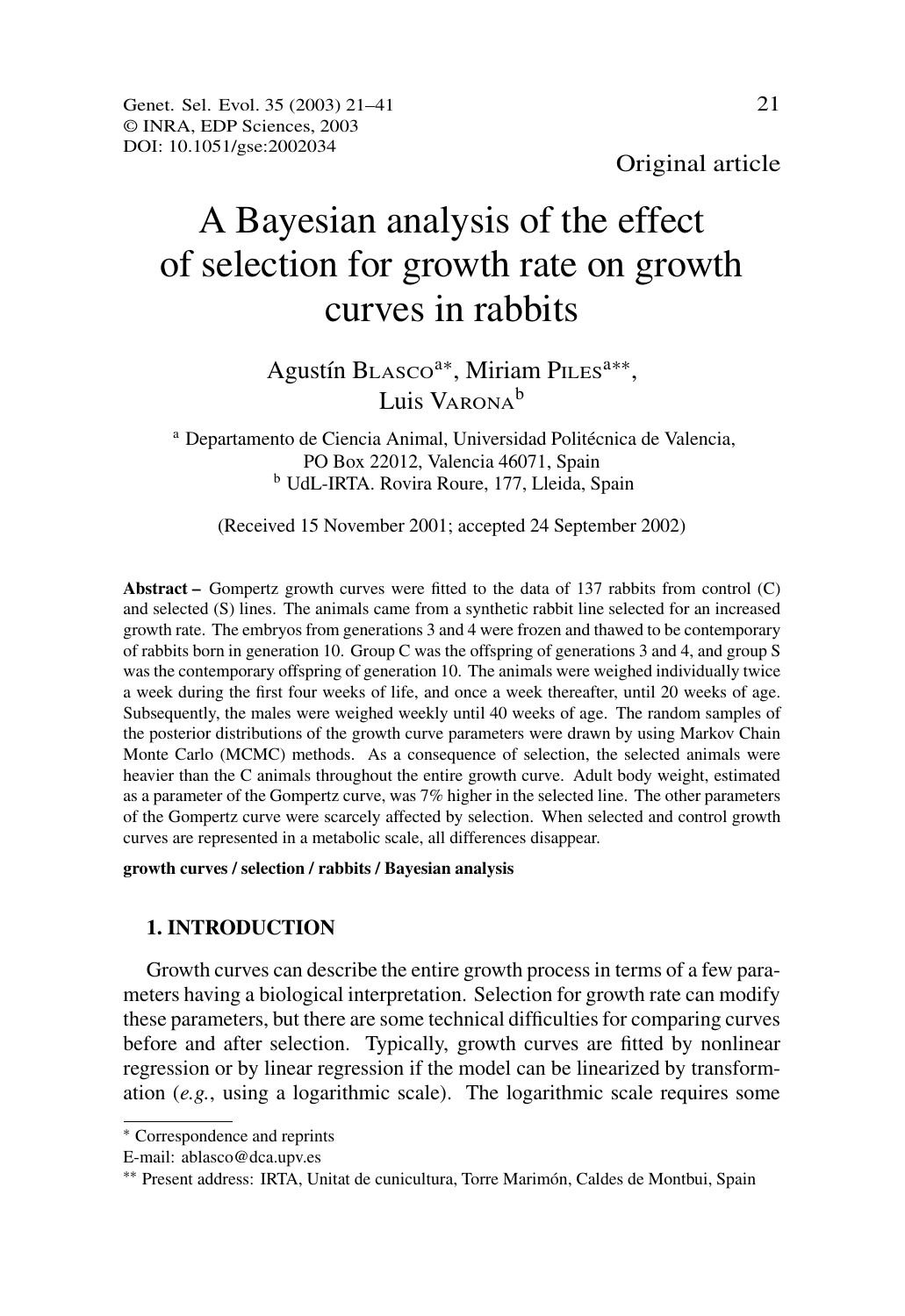# 22 A. Blasco *et al.*

assumptions: first, the errors are supposed to be multiplicative instead of additive, and, second, it is not possible to find the standard errors of the parameters in the original scale, and approximate standard errors should be used. Moreover, when a Gompertz or a Richards curve is used, a linear form does not exist. When nonlinear regression is used, comparisons between growth curves are not possible because the sampling distribution of the parameters is not known, and approximate methods should also be used. A further difficulty comes from the need to account for possible systematic environmental effects or for genetic relationships between individuals, affecting the structure of the errors. Among the curves proposed, the Gompertz growth curve is widely used to describe the growth of mammals, and it fits better than the other curves for describing the growth of rabbits (Gómez and Blasco [14]). Growth curves have been fitted in rabbits by Baron *et al.* [2], Fl'ak [8], Rudolph and Sotto [22], Blasco *et al.* [4] and Blasco and Gómez [5], but only Blasco *et al.* [4] examined the consequences of selection for growth rate in rabbit growth curves. However, this last study was made without any population control and its results have a limited validity. Some studies draw predictions about the possible correlated response to selection from the heritabilities and correlations (Denise and Brinks [7] in beef cattle; Kachman *et al.* [15] in mice, Barbato [1] in chickens), but no other studies compare the effect of selection for growth rate on growth curves.

Piles *et al.* [19] found a positive response to selection in a population of rabbits selected for growth rate. The objective of this research is to examine the effect of selection for an increased growth rate of the rabbit on their growth curve by using a Bayesian procedure derived from the methodology of Varona *et al.* [26], that overcomes all these difficulties. Other approaches based on linear random regression methods have been suggested (Meyer, [17]), but they are not based on models constructed from the biological meaning of their parameters, as growth curves are. We propose here a nested growth model in which the parameters of the curve are linear functions of environmental and genetic effects. We used a Bayesian inference to assess the correlated response on the growth curve parameters, and the marginal posterior distributions of all unknowns were estimated by Monte Carlo Markov Chain methods. We tested the goodness of fit by using a method that avoids the problems of methods like R-square, strongly dependent on the last part of the curve due to a scale effect. Finally, we expressed the growth curves in Taylor's metabolic scale to better understand how selection for growth rate acts on the live weight growth curve.

# **2. MATERIALS AND METHODS**

#### **2.1. Animals**

Rabbits come from a synthetic line selected for an increased growth rate. The genetic composition and selection process have been described by Piles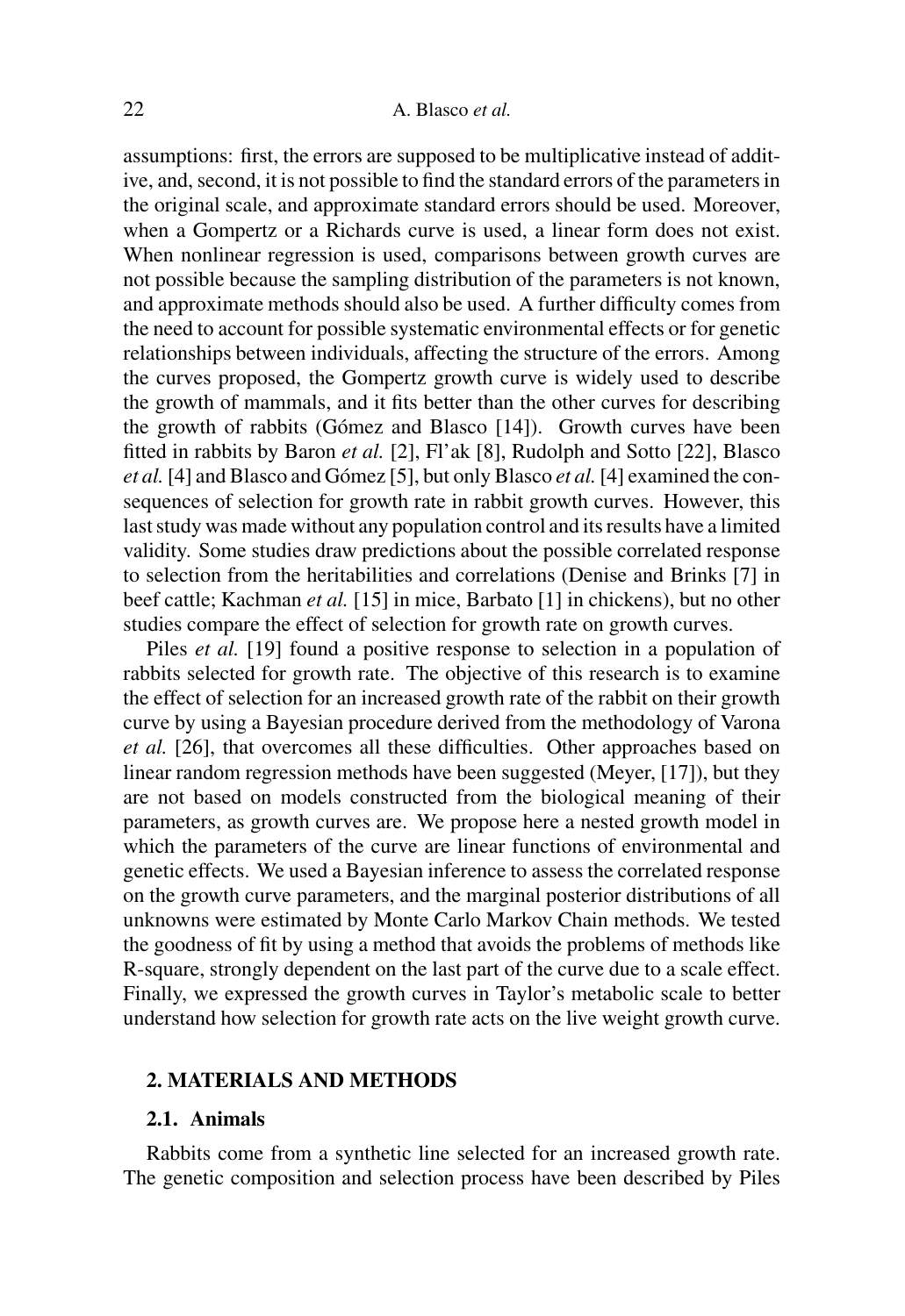*et al.* [19]. After weaning, rabbits were housed in flat-deck cages, eight rabbits per cage, until they were 9 weeks old, and they were fed *ad libitum* with a commercial diet (16.0% crude protein, 15.5% fiber, 3.4% fat). Then they were placed in individual cages and the same food was restricted to approx. 140 g per day, since this is the common practice in commercial conditions. At 20 weeks of age they were placed in individual flat-deck reproductive cages, and a commercial diet (17.5% crude protein, 14.5% of fiber and 3.4%) with the same restriction was given.

Embryos from generations 3 and 4 were frozen and thawed to be contemporary ofrabbits born in the 10th generation. Offspring from these thawed embryos constituted the control group  $(C)$ , and were contemporaries to the offspring from parents born in the 10th generation of selection (selected group, S). A total of 137 animals from these groups were individually weighed twice a week the first four weeks and once a week until 20 weeks of age. Males were weighed weekly until 40 weeks of age. The data of the females over 20 weeks of age were not included because they were later pregnant and this modified their growth curves. The numbers of animals measured per group were 27 males and 34 females for group C, and 27 males and 49 females for group S.

#### **2.2. Growth model**

We describe here a hierarchical model in which each individual *i* has *n<sup>i</sup>* longitudinal data *(i.e.*, the weights from birth to the moment in which the animal died, the individual was eliminated or the experiment stopped). The first stage of the model is the trajectory, and we assumed that the individual growth curve is correctly described using the Gompertz function. The second stage describes how trajectories vary among individuals, and we assumed that growth curve parameters are suitably described by a linear model that includes environmental and genetic effects. A third stage is needed, since a Bayesian probability model requires assigning prior distributions to all unknown quantities.

#### **2.2.1. First stage of the model: the trajectory**

We assumed that the weights of each individual follow the Gompertz law:

$$
y_{ij} = a_i \times \exp\left[-b_i \times \exp\left(-k_i \times t_j\right)\right] + \varepsilon_{ij};
$$

where  $y_{ij}$  is the observed weight of the individual *i* on time *j*;  $a_i$ ,  $b_i$ ,  $k_i$ , are the parameters of the Gompertz function for the *i*th animal,  $i = 1, 2, \ldots, N$ , and  $\varepsilon_{ii}$  the residual. Not all individuals have the same amount of records, thus  $j = 1, 2, \ldots, n_i$ . We assumed that the residuals were normally distributed and independent. Other error structures can be proposed; for example, there may be a first-order autoregressive process with heterogeneous variance across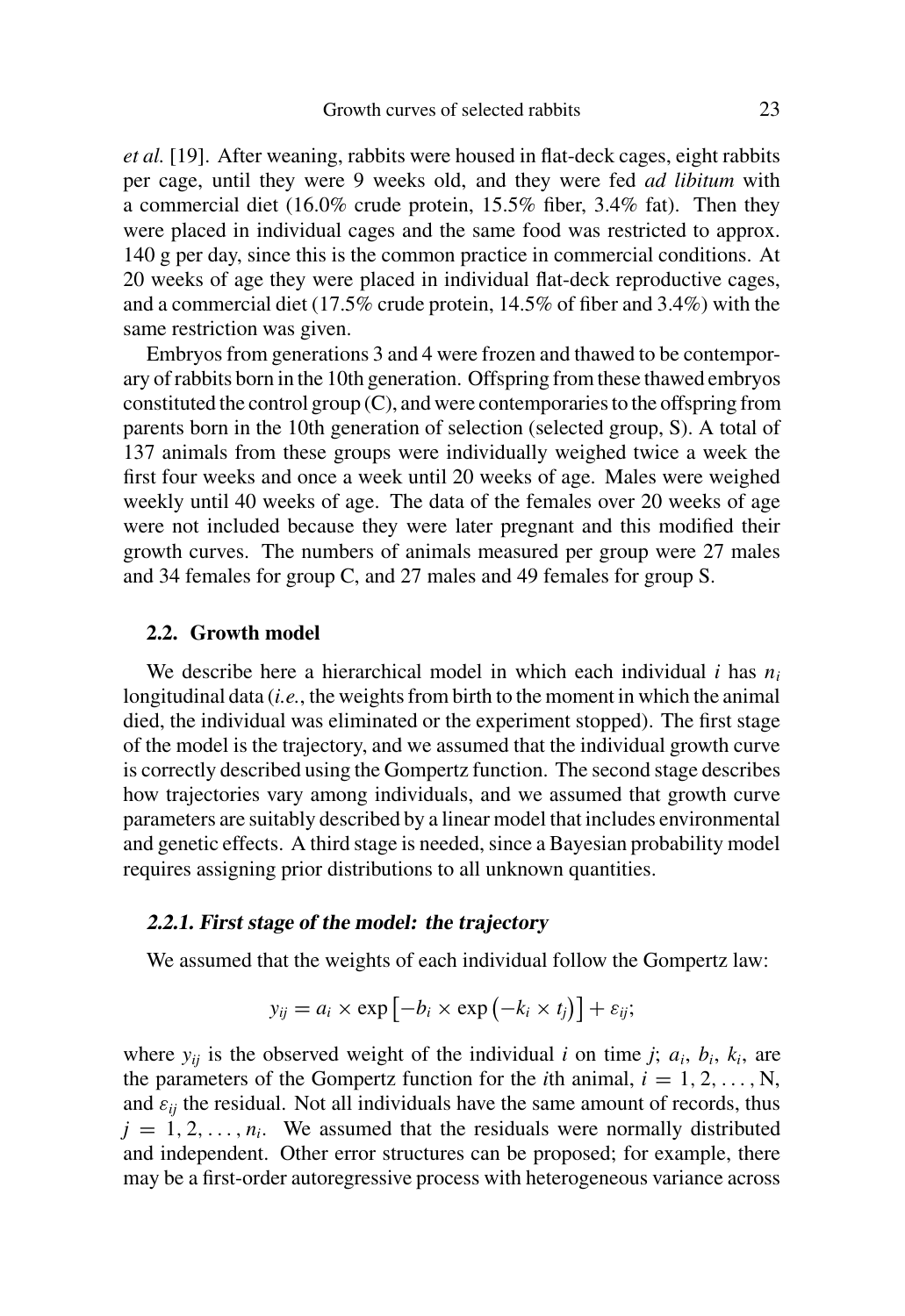the times at which the measurements are taken (Sorensen and Gianola, [24]), and although there is no theoretical difficulty in estimating the parameters in a Bayesian context, this complicates the MCMC process.

$$
\left(y_{ij}|a_i, b_i, k_i, \sigma_j^2\right) \sim \mathcal{N}\left\{a_i \times \exp\left[-b_i \times \exp\left(-k_i \times t_j\right)\right], \sigma_j^2\right\}.
$$
 (1)

We assumed that all animals have the same residual variance at the same time *j*, but because of a scale effect, the residual variance increases with time until the adult weight is raised, and then remains constant. This can be represented in several ways. After some exploratory analyses fitting the rough data with a Gompertz curve, and examining the s.d. of the residuals, we concluded that the evolution of the standard deviation of the residuals could be represented following a Gompertz law; *i.e.*:

$$
\sigma_j = a_0 \times \exp\left[-b_0 \times \exp\left(-k_0 \times t_j\right)\right].\tag{2}
$$

#### **2.2.2. Second stage of the model: variation among individuals**

Each parameter of the curve that describes the trajectory of the growth of each animal is determined by an effect of sex (male or female) and group (C or S), and an environmental component that we assume normally distributed. Calling  $\mathbf{a}$ ,  $\mathbf{b}$ ,  $\mathbf{k}$  the vectors containing the growth curve parameters  $a_i$ ,  $b_i$ ,  $k_i$  of all individuals,

$$
\mathbf{a} = \mathbf{X}\beta_a + \mathbf{e}_a; \quad \mathbf{b} = \mathbf{X}\beta_b + \mathbf{e}_b; \quad \mathbf{k} = \mathbf{X}\beta_k + \mathbf{e}_k
$$
\n
$$
(\mathbf{a}, \mathbf{b}, \mathbf{k} | \beta_a, \beta_b, \beta_k, \mathbf{R}) \sim N \begin{pmatrix} \mathbf{X}\beta_a \\ \mathbf{X}\beta_b, \mathbf{R} \otimes \mathbf{I} \\ \mathbf{X}\beta_k \end{pmatrix};
$$

where  $\beta_a$ ,  $\beta_b$  and  $\beta_k$  are the sex-group effects for the parameters of the growth curve, **X** is an incidence matrix, and **R**  $\otimes$  **I** is the (co)variance matrix of the random environmental effects, where  $\bf{R}$  is the  $3 \times 3$  (co)variance matrix between the residuals  $e_a$ ,  $e_b$ ,  $e_k$ , and **I** is a N  $\times$  N identity matrix. This means that, for each individual *i*:

$$
cov(e_{ai}, e_{bi}) \neq 0; \quad cov(e_{ai}, e_{ki}) \neq 0; \quad cov(e_{ki}, e_{bi}) \neq 0
$$

whereas for two individuals *i* and *j*,

$$
cov(e_{ai}, e_{aj}) = 0; \quad cov(e_{ai}, e_{bj}) = 0; \quad etc.
$$

This assumption is based on the biological meaning of the parameters: if *a* describes the adult weight and *k* is related to the slope of the curve (the growth rate), it is reasonable to suppose that they will be correlated within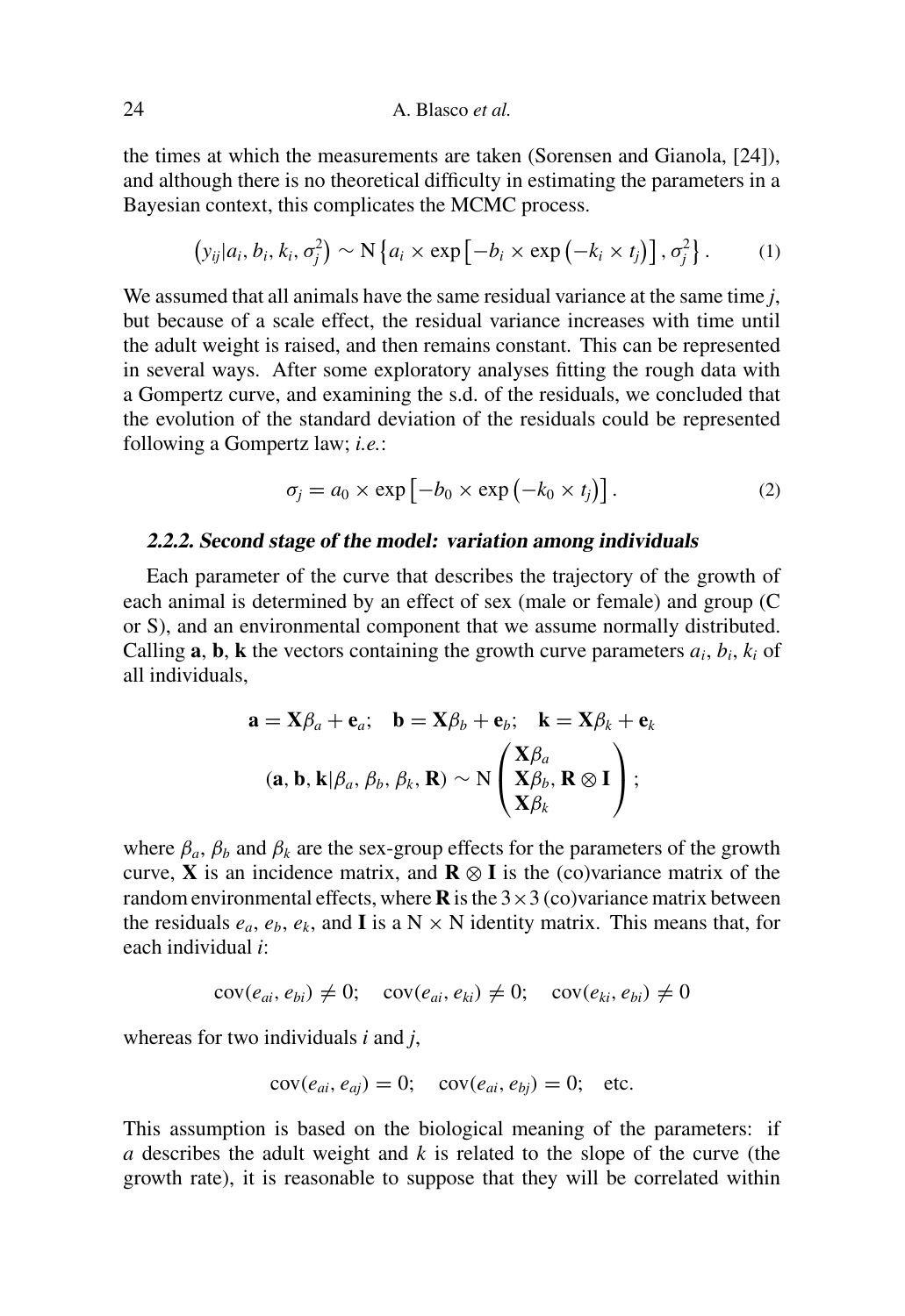individuals, but not between individuals, given that the genetic relationships between individuals are not considered at this stage.

We simplify now the notation, naming  $\beta' = [\beta'_{a}, \beta'_{b}, \beta'_{k}]$  the vector with all sex-group effects, and  $\mathbf{p}' = [\mathbf{a}', \mathbf{b}', \mathbf{k}']$  the vector with the Gompertz curve parameters for each animal. We name  $\mathbf{p}'_s = [a_s, b_s, k_s]$  the vector with the Gompertz curve parameters for the s.d. of the residuals, thus:

$$
(p|\beta, R) \sim N(X\beta, R \otimes I);
$$

and we will call this model, Model 1.

# **2.2.3. Third stage of the model: uncertainty about the second stage parameters**

We consider that the sex and group effects have a normal prior distribution:

$$
(\beta | m, V) \sim N(m, V); \tag{3}
$$

where **m** and **V** are the subjective mean and variance for the prior beliefs about the systematic effects. We propose, according to Sorensen *et al.* [23], an inverted Wishart distribution for prior distributions of **R**:

$$
\mathbf{R} = I W(\mathbf{S}_R, n_R); \tag{4}
$$

where  $(S_R, n_R)$  are the hyperparameters of the inverted Wishart function. These hyperparameters, modify the shape of the function changing the amount of information of the prior density (see Blasco [3] for a detailed discussion about the prior information). The prior distributions for the parameters  $a_0$ ,  $b_0$ ,  $k_0$  of the residual standard deviation are assumed to be flat with limits that guarantee the property of the distribution. We always used proper prior distributions in order to guarantee all the posterior distributions to be proper.

Model 1 ignores that data are correlated because it does not take into account the genetic relationships between individuals. This produces an underestimation of the standard deviation of the posterior densities. A model including all the genetic effects of all animals from the first generation of selection has been proposed by Varona *et al.* [27] for dairy cattle. We cannot use this model here because we only have data for growth curves from the last generation of selection and from generations 3–4. In order to assess the effect of the relationships between animals, we fit a model in which the growth curve parameters of each individual were also determined by a genetic effect. We will call this model. Model 2:

$$
(\mathbf{p}|\boldsymbol{\beta}, \mathbf{u}, \mathbf{R}) \sim \mathcal{N}(\mathbf{X}\boldsymbol{\beta} + \mathbf{Z}\mathbf{u}, \mathbf{R} \otimes \mathbf{I});
$$
\n<sup>(5)</sup>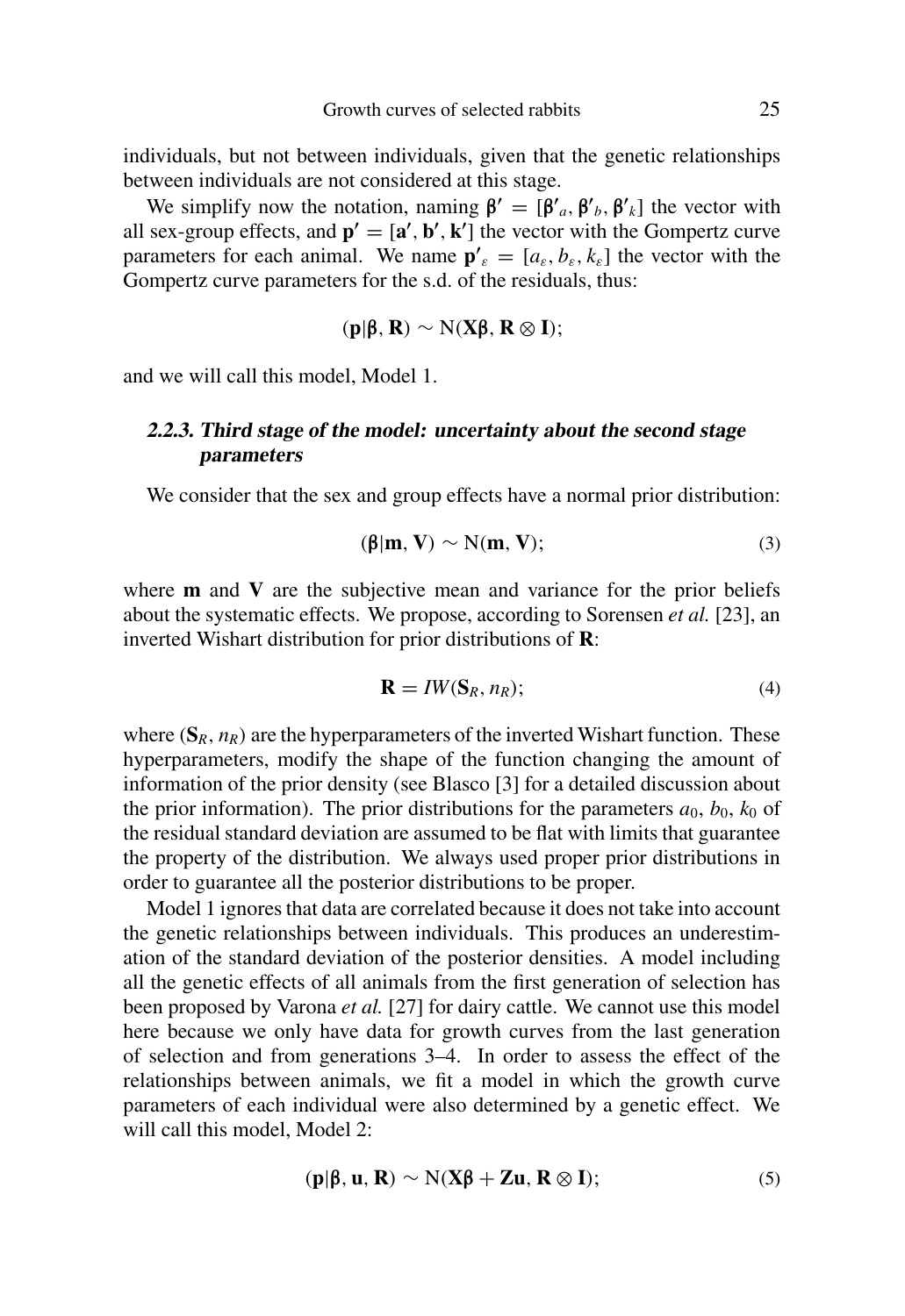where the genetic effects have a normal prior distribution:

$$
(\mathbf{u}|\mathbf{G}) \sim \mathcal{N}(\mathbf{0}, \mathbf{G} \otimes \mathbf{A});\tag{6}
$$

where **G** is the genetic (co)variance matrix between the Gompertz growth curve parameters and **A** is the numerator relationship matrix including only the relationships of the individuals of groups C and S. The prior distribution of **G** is also an inverted Wishart distribution:

$$
\mathbf{G} \sim \text{IW}(\mathbf{S}_G, n_G). \tag{7}
$$

#### **2.2.4. Bayesian inference**

The joint posterior distribution is (Appendix A)

$$
f(\mathbf{p}, \boldsymbol{\beta}, \mathbf{R}, \mathbf{p}_{\varepsilon}|\mathbf{y}) = f(\mathbf{y}|\mathbf{p}, \mathbf{p}_{\varepsilon}) f(\mathbf{p}|\boldsymbol{\beta}, \mathbf{R}) f(\boldsymbol{\beta}) f(\mathbf{R}) f(\mathbf{p}_{\varepsilon}) / f(\mathbf{y}).
$$

Prior distributions represent the state of knowledge before the results of the experiment become available. For the group effects  $\beta$  we have used vague priors, taking **m** and **V** from a previous experiment of Blasco and Gómez [5], who estimated the growth curve of this line in the base generation. Since there is no information on the residual (co)variances for the growth curve in rabbits, two different priors were used to express a vague knowledge about the (co)variance matrix **R**. We can then compare the two possible states of opinion, and study how the use of the different prior distributions affects the conclusions from the experiment. We first used flat priors (with limits that guarantee the property of the distribution) for two reasons: to show an indifference about their value and to use them as reference priors, since they are usual in Bayesian analyses. Since prior opinions are difficult to draw in the multivariate case, we chose the second prior by substituting a (co)variance matrix of the components in the hyper parameters  $S_R$  and  $S_G$  and using  $n_R = n_G = 3$ , as proposed by Gelman *et al.* [11] in order to have a vague prior information. These last priors are based on the idea that **S** is a scale-parameter of the inverted Wishart function, thus using for  $S_R$  and  $S_G$  prior covariance matrixes with a low value for *n*, would be a way of expressing prior uncertainty. We proposed  $S_R$  and  $S_G$ from phenotypic covariances obtained from the data of Blasco and Gómez [5]. Table I shows the hyper parameters of both prior distributions.

The conditional distributions needed to run the Gibbs sampler are derived in Appendix B. Conditional posterior distributions for *a<sup>i</sup>* and β*<sup>i</sup>* and **u** are Normal distributions, conditional posterior distributions for the (co)variance components (**R** and **G**) are Inverted Wishart distributions and conditional posterior distributions of  $b_i$ ,  $k_i$  and  $\mathbf{p}_\varepsilon$  are non standard statistical distributions. There are algorithms for the exact random sampling of Normal and Inverted Wishart distributions, but when the distribution is not a standard one, an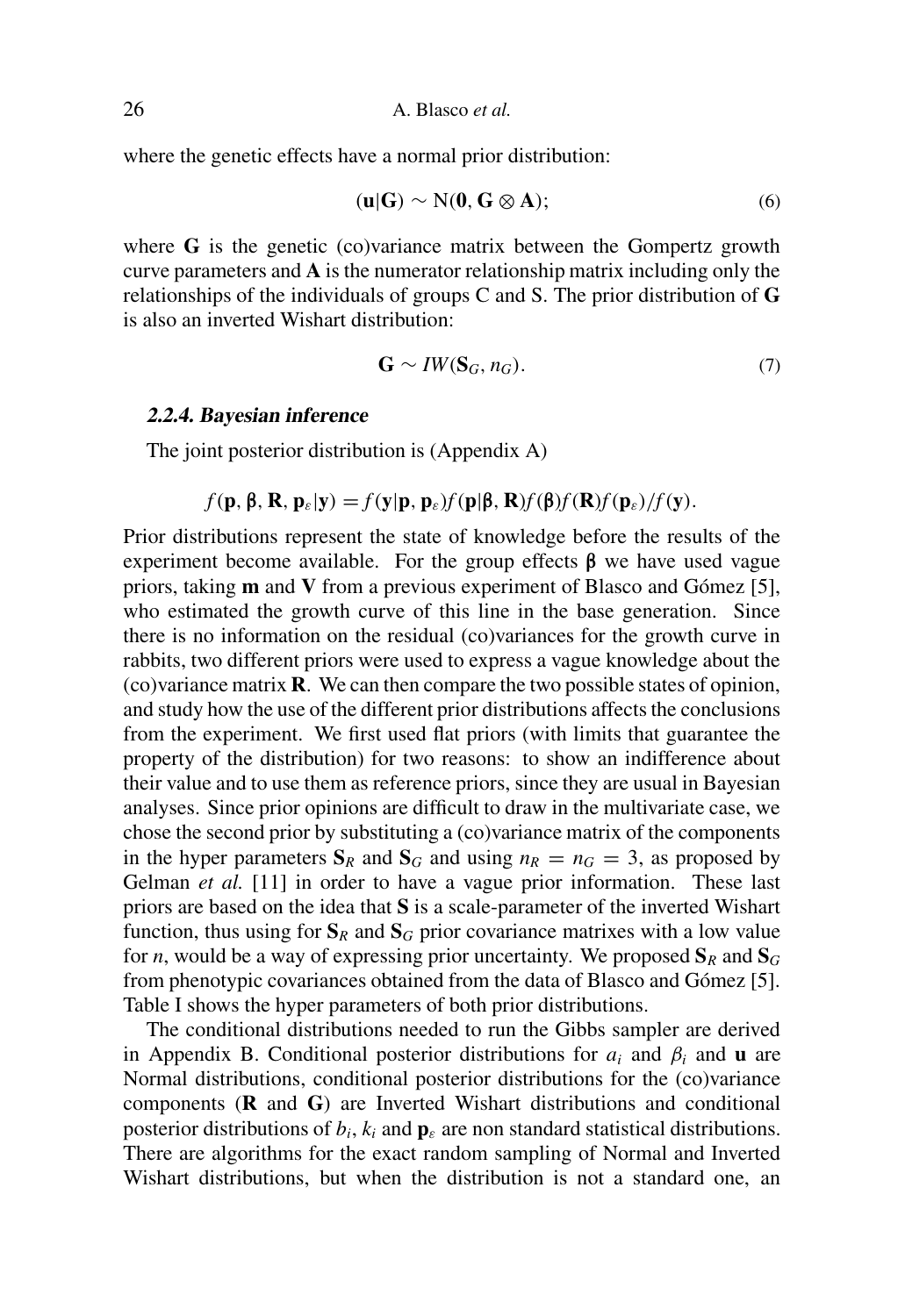| Prior 1                                      |                                                                                                                                       |  |  |  |  |  |  |  |
|----------------------------------------------|---------------------------------------------------------------------------------------------------------------------------------------|--|--|--|--|--|--|--|
|                                              |                                                                                                                                       |  |  |  |  |  |  |  |
| $v_G = -4$ $S_G = 0$<br>$v_R = -4$ $S_R = 0$ |                                                                                                                                       |  |  |  |  |  |  |  |
| Prior 2                                      |                                                                                                                                       |  |  |  |  |  |  |  |
| $v_G = 3$                                    | $\mathbf{S}_G = \begin{bmatrix} 170\,000 & 3\,224 & -0.873 \\ 3\,224 & 0.025 & -0.00046 \\ -0.873 & -0.00046 & 0.00001 \end{bmatrix}$ |  |  |  |  |  |  |  |
| $v_R = 3$                                    | $\mathbf{S}_R = \begin{bmatrix} 230\,000 & 41.07 & -1.113 \\ 41.07 & 0.030 & -0.00055 \\ -1.113 & -0.00055 & 0.000012 \end{bmatrix}$  |  |  |  |  |  |  |  |

**Table I.** Hyperparameters of the prior distributions.

iterative process, also based on MCMC techniques, should be used. We have applied a Metropolis-Hastings algorithm with a uniform proposal distribution centered at the current values  $b_i^{(t)}$  and  $k_i^{(t)}$  [11]. After several trials, the proposal distributions used were:

$$
b_i^{(t+1)} \sim b_i^{(t)} + U_{[-0.22, 0.22]};
$$
  

$$
k_i^{(t+1)} \sim k_i^{(t)} + U_{[-0.0014, 0.0014]};
$$

where  $U$  is the uniform distribution. The choice of the limits for that distribution determines the acceptance rate. If the width of such an interval is too small, the proposed values will be closed to the current ones, the rejection rate will be low but the process will move slowly throughout the parameter space. On the contrary, if it istoo large, the proposed values are far away from the current ones and this results in a high rejection rate. The scale of the proposal distribution was determined in a preliminary analysis. The above choice led to acceptance rates ranging between 17 and 45%.

For each analysis three chains with different starting values were run. After several trials, the length of each chain was set to 300 000. The burn-in period was 150 000 iterations, higher than the minimum burn-in required according to the method of Raftery and Lewis [20], and the sampling interval was 10, so that a total of 15 000 samples were kept from each chain. Convergence was tested for each chain separately using the criterion of Geweke [12]. Convergence was also assessed by the test of Gelman and Rubin [10]. For each variable, a scale parameter  $(\sqrt{R})$ , which involves the variance between and within the chain was computed. This parameter can be interpreted as the factor by which the scale of the marginal posterior distribution of each variable would be reduced if the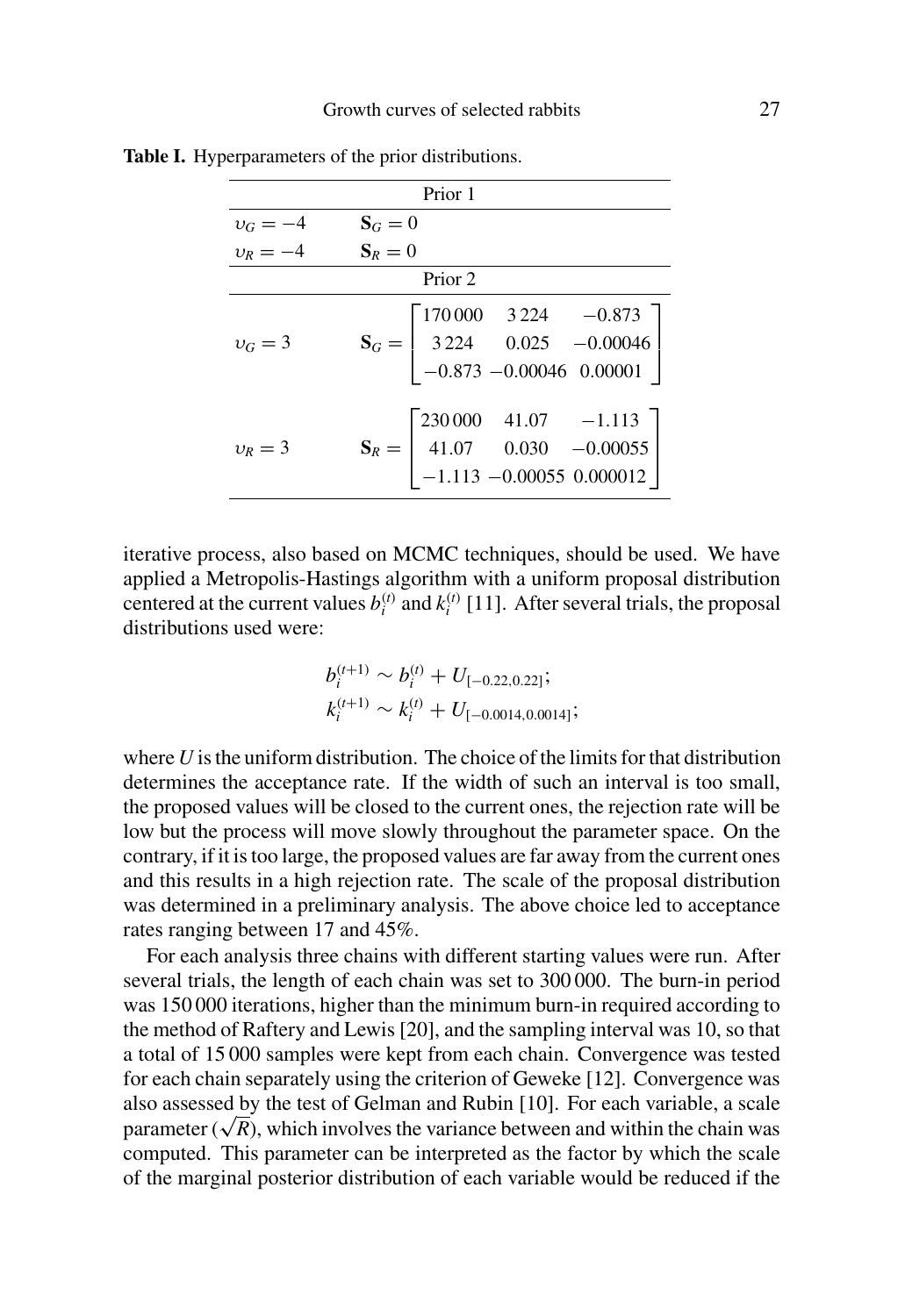chain were run to infinity, and it should be close to 1 to convey convergence. All these samples were used to estimate the features of posterior distributions. Autocorrelation between samples and Monte-Carlo error of features of marginal distributions [13] were also calculated.

# **2.2.5. Outliers**

Preliminary analyses were conducted to detect the presence of outliers or atypical growth patterns. An observed weight was declared to be an outlier if the standardized absolute value of the residual posterior mean was larger than three standard deviations from the standard normal distribution [6]. An atypical growth pattern was declared when the Mahalanobis distance between the individual growth curve parameters and the average of its group was high. Since we have three parameters, the square of this distance  $D^2 = (\mathbf{p}_i - \mathbf{X}_i\boldsymbol{\beta})'\mathbf{R}^{-1}(\mathbf{p}_i - \mathbf{X}_i\boldsymbol{\beta})$ is distributed as a  $\chi^2$ . We checked how many individuals had a value of  $D^2$ laying in the area of  $P < 0.01$ .

#### **2.2.6. Goodness of fit**

The goodness of fit was checked by the square of the correlation coefficient between the predicted and observed values  $r[E(Y_r | y_{-r}), y_r]$ . This global criterion, like the coefficient of determination of the fit, has the disadvantage of depending more on the last part of the curve than on the first part due to a scale problem because the absolute value of the errors are higher at the adult weight than at the beginning of growth. Moreover, nonlinear models require to examine the whole growth trajectory, since a growth curve can fit well in some parts but not in others. Due to this, we used cross-validation predictive densities to asses the goodness of fit of the model. The observed values  $y_r$  were compared with their prediction *Y<sup>r</sup>* obtained using all the other data **y**−*<sup>r</sup>* . We used one of the checking functions proposed by Gelfand *et al.* [9]:

$$
g = 1 \quad \text{if } Y_r < y_r; \\
 g = 0 \quad \text{if } Y_r \ge y_r.
$$

We obtained E(g|**y**−*<sup>r</sup>*) for each observed value r. This expectation shows the probability of a predicted value of being higher or lower than the observed one. If the model fits the data properly,  $E(g|\mathbf{y}_{-r})$  should be close to 0.5, thus a global criterion for goodness of fit is to calculate the average of these expectations for all individuals in each point  $t_i$  of the growth curve. A graph with these averages shows whether the fit is good along the curve or whether there are parts of the curve that fit better than others. This technique has the advantage of being free of the scale effect. The expectation of the checking function  $E(g|\mathbf{y}_{-r})$ is computed using the MCMC methods. These methods are very computing demanding, thus we applied an importance sampling procedure as suggested by Rekaya *et al.* [21].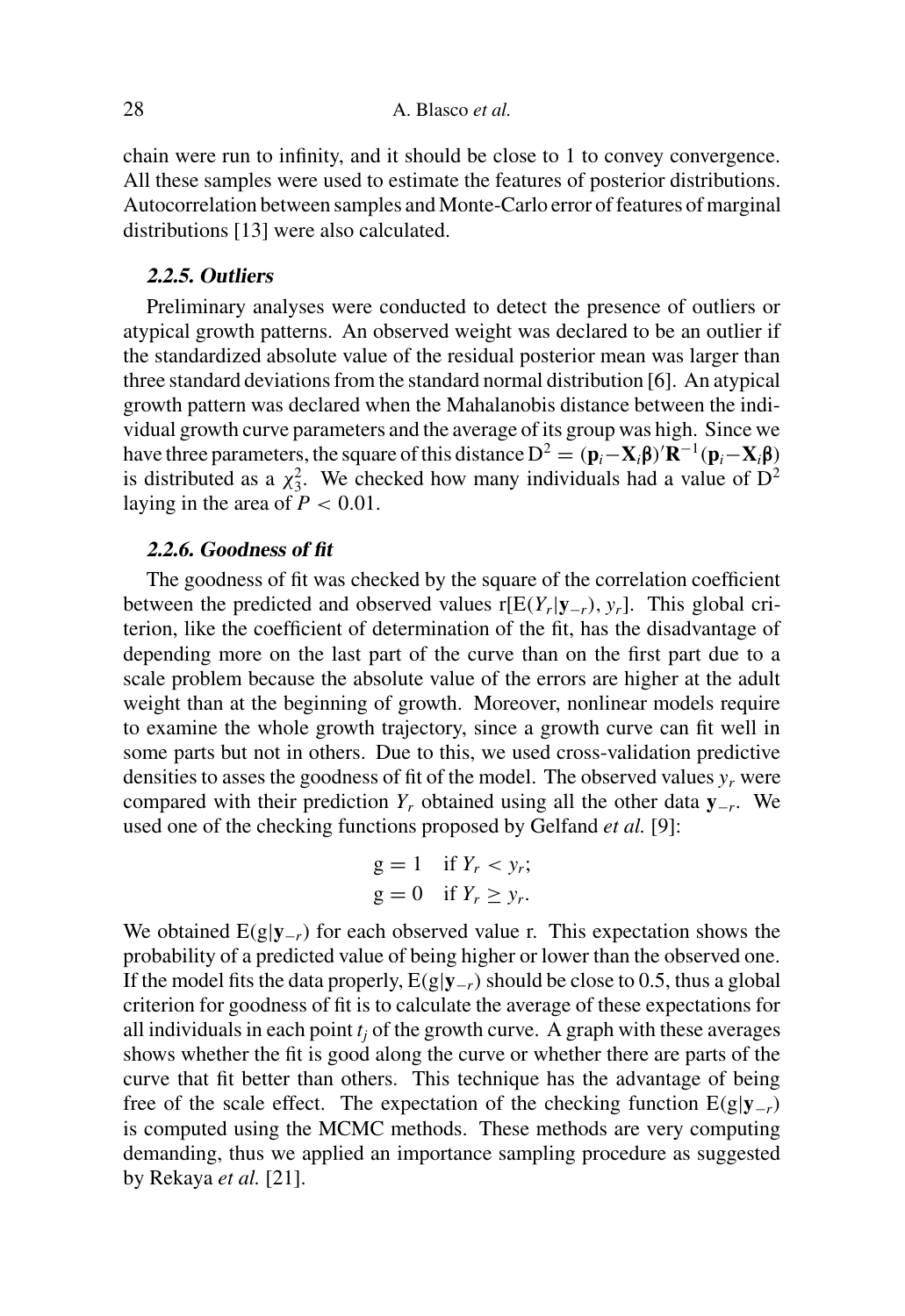

**Figure 1.** Weekly averages of live weight of males (M) and females (F) of the control (C) and selected (S) groups.

#### **3. RESULTS**

Figure 1 shows the weekly averages of live weight of males (M) and females (F) of the control (C) and selected (S) groups. Nine observations were declared to be outliers and were removed. No animals presented an atypical growth pattern. Group S showed a higher live weight for both males and females along the whole growth curve. No sexual dimorphism was observed at slaughter time (9 weeks of age), but this dimorphism appeared at later ages, females being heavier than males, as in rabbits and not in other domestic species.

The analyses of growth curves made with two different priors gave very similar results, showing that the information of these analyses come essentially from the data and not from the priors used. Since the results from both priors were almost the same, only the results obtained using the flat prior will be commented. Tables II and III show the means and standard deviations of the posterior densities of the curve parameters for the flat prior, as well as the Monte Carlo standard errors and convergence tests of the Gibbs sampler for the growth curves. The autocorrelation was generally low, in the model without genetic effects, but it was higher in the model with genetic effects, leading to higher estimates of Monte Carlo standard errors. All chains gave very similar results, the difference between chains being of the same size of the Monte Carlo Standard error, thus they were blended to give the estimates of the means and s.d. The convergence was good, the z-score of the Geweke test in the model without genetic effects was generally low, and never higher than 1.96, and the scale parameter of the Gelman and Rubin test was always close to 1. The model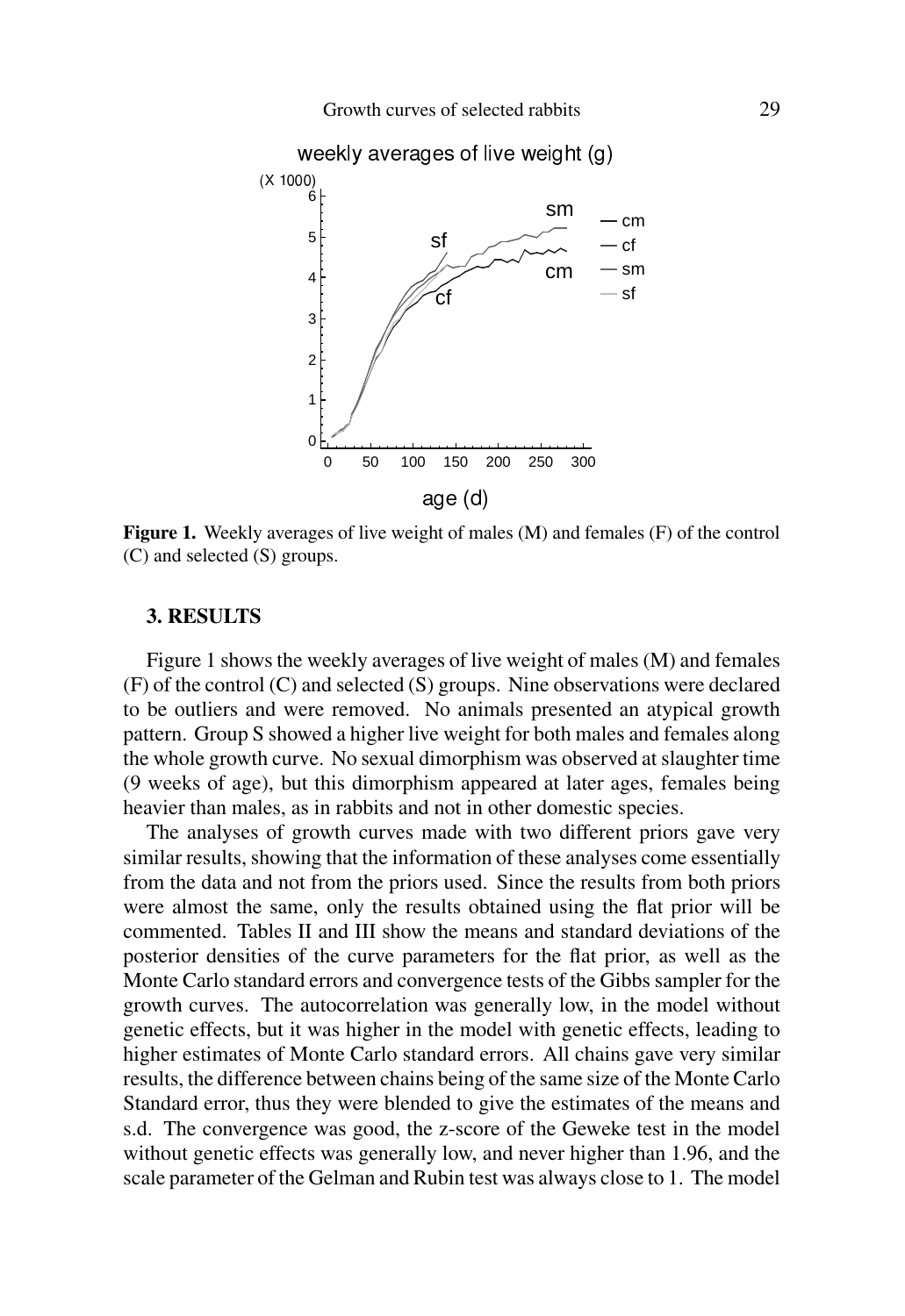| Parameter        |           | Mean             | sd            | Pr > 0       | $\mathbf r$ | MCse     | $B-in$                   | Ζ            | $\sqrt{R}$ |
|------------------|-----------|------------------|---------------|--------------|-------------|----------|--------------------------|--------------|------------|
| $\boldsymbol{a}$ | <b>CM</b> | 4320             | 113           |              | 0.10        | 0.9      | $\overline{c}$           | $-1.73$      | 1.00       |
|                  | CF        | 4520             | 108           |              | 0.19        | 1.1      | 2                        | $-0.61$      | 1.00       |
|                  | SM        | 4820             | 108           |              | 0.05        | 0.7      | $\overline{2}$           | $-0.28$      | 1.00       |
|                  | <b>SF</b> | 4650             | 92            |              | 0.22        | 1.2      | 3                        | $-0.23$ 1.00 |            |
|                  | SM-CM     | 503              | 135           | $\mathbf{1}$ | 0.05        | 1.0      | $\overline{c}$           | 1.11         | 1.00       |
|                  | SF-CF     | 126              | 155           | 0.83         | 0.14        | 0.9      | $\overline{2}$           |              | 0.39 1.00  |
|                  | $S-C$     | 315              | 103           | $\mathbf{1}$ | 0.09        | 0.7      | $\overline{c}$           |              | 1.13 1.00  |
| $\boldsymbol{b}$ | CM        | 4.49             | 0.07          |              | 0.35        | 0.001    | 3                        | $0.20$ 1.00  |            |
|                  | CF        | 4.54             | 0.07          |              | 0.46        | 0.001    | $\overline{\mathcal{L}}$ |              | 1.03 1.00  |
|                  | <b>SM</b> | 4.40             | 0.07          |              | 0.34        | 0.002    | 2                        | 0.05         | 1.00       |
|                  | SF        | 4.69             | 0.09          |              | 0.72        | 0.001    | 8                        | 0.42 1.02    |            |
|                  | SM-CM     | $-0.09$          | 0.09          | 0.14         | 0.06        | 0.0005   | $\overline{c}$           | $-0.29$ 1.00 |            |
|                  | SF-CF     | 0.15             | 0.08          | 0.88         | 0.23        | 0.0009   | $\overline{2}$           | $-0.60$ 1.00 |            |
|                  | $S-C$     | 0.03             | 0.06          | 0.70         | 0.14        | 0.0006   | $\overline{2}$           | $-0.70$ 1.00 |            |
| $\boldsymbol{k}$ |           |                  |               |              |             |          |                          |              |            |
|                  | CM        |                  | 0.0300 0.0008 |              | 0.28        | 0.00001  | 3                        | 0.95 1.00    |            |
|                  | CF        |                  | 0.0295 0.0008 |              | 0.39        | 0.00001  | 3                        | 0.84 1.00    |            |
|                  | <b>SM</b> |                  | 0.0287 0.0008 |              | 0.25        | 0.00001  | $\mathbf{2}$             | 0.55 1.00    |            |
|                  | SF        |                  | 0.0321 0.0008 |              | 0.56        | 0.00001  | 6                        | 0.39 1.00    |            |
|                  | SM-CM     | $-0.0013$ 0.0010 |               | 0.11         | 0.08        | 0.000007 | 2                        | $-0.57$ 1.00 |            |
|                  | SF-CF     |                  | 0.0025 0.0009 | 0.99         | 0.18        | 0.000008 | 2                        | $-0.58$ 1.00 |            |
|                  | S-C       |                  | 0.0007 0.0007 | 0.84         | 0.13        | 0.000005 | 2                        | $-0.90$ 1.00 |            |

**Table II.** Means and standard deviations (sd) of the posterior densities of the curve parameters. Model 1, without genetic effects.

CM: males of group C; CF: females of group C; SM: males of group S; SF: females of group S;  $Pr > 0$ : probability of the difference being higher than 0; r: correlation between two successive samples; MCse: Monte Carlo standard error; ESS: effective sample size; B-in: burn-in of the Raftery and Lewis test; Z: z-score of the Geweke test;  $\sqrt{R}$ : scale factor of the Gelman and Rubin test.

with genetic effects showed one case in which the z-score was higher than 1.96, but the results of the Gelman and Rubin test were good. The burn-in period used was much higher than the minimum recommended by the procedure of Raftery and Lewis. Thus no pathologies were detected in the sampling process.

The square of the correlation coefficient between the predicted and observed values was 0.99. Figure 2 shows the averages of the expectations of the Gelfand checking function for each point of the growth curve. Although all of them lay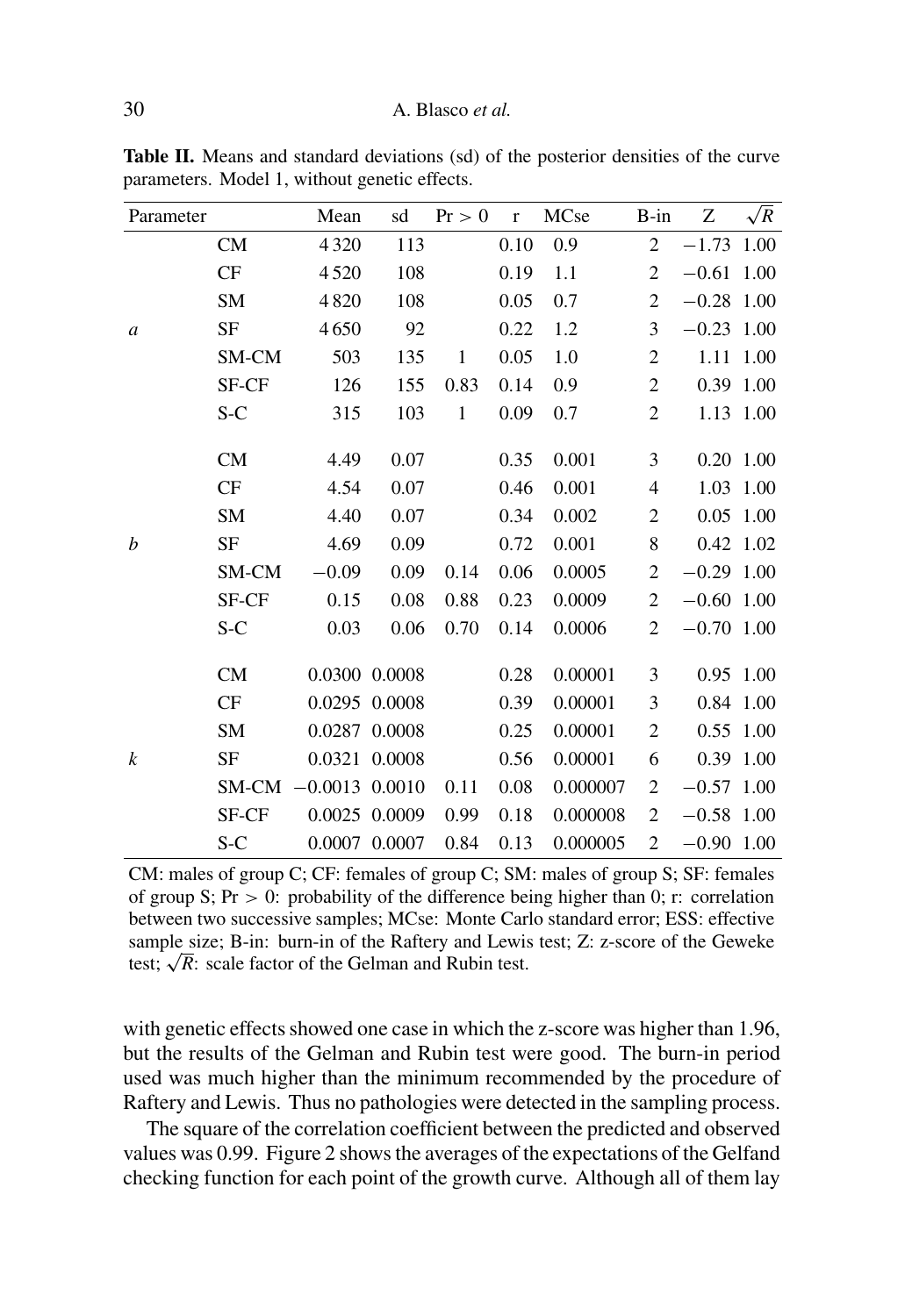| Parameter        |           | Mean             | sd            | Pr > 0 | $\mathbf r$ | MCse     | $B-in$ | Z            | $\sqrt{R}$ |
|------------------|-----------|------------------|---------------|--------|-------------|----------|--------|--------------|------------|
| $\boldsymbol{a}$ | <b>CM</b> | 4340             | 233           |        | 0.94        | 10.9     | 140    | 0.98         | 1.00       |
|                  | CF        | 4530             | 233           |        | 0.95        | 10.6     | 56     | $0.15$ 1.00  |            |
|                  | SM        | 4820             | 161           |        | 0.89        | 5.7      | 45     | $-1.55$ 1.01 |            |
|                  | <b>SF</b> | 4640             | 154           |        | 0.92        | 5.5      | 54     | $-0.78$ 1.01 |            |
|                  | SM-CM     | 472              | 282           | 0.92   | 0.92        | 12.1     | 64     | $-1.70$ 1.01 |            |
|                  | SF-CF     | 100              | 275           | 0.55   | 0.94        | 11.7     | 64     | $-0.56$ 1.00 |            |
|                  | $S-C$     | 286              | 262           | 0.80   | 0.96        | 11.7     | 78     | $-1.17$ 1.00 |            |
|                  |           |                  |               |        |             |          |        |              |            |
| b                | CM        | 4.50             | 0.11          |        | 0.89        | 0.004    | 35     | 2.17 1.00    |            |
|                  | CF        | 4.57             | 0.11          |        | 0.91        | 0.004    | 42     |              | 1.48 1.00  |
|                  | <b>SM</b> | 4.42             | 0.09          |        | 0.81        | 0.003    | 15     | $-0.05$ 1.02 |            |
|                  | SF        | 4.70             | 0.10          |        | 0.90        | 0.003    | 42     | $-0.23$ 1.02 |            |
|                  | SM-CM     | $-0.08$          | 0.14          | 0.39   | 0.84        | 0.0046   | 36     | $-1.76$ 1.00 |            |
|                  | SF-CF     | 0.12             | 0.13          | 0.80   | 0.88        | 0.0047   | 42     | $-1.41$ 1.00 |            |
|                  | $S-C$     | 0.06             | 0.12          | 0.70   | 0.91        | 0.0045   | 42     | $-1.63$ 1.01 |            |
|                  |           |                  |               |        |             |          |        |              |            |
| $\boldsymbol{k}$ | <b>CM</b> |                  | 0.0301 0.0014 |        | 0.91        | 0.00006  | 60     | 0.54 1.01    |            |
|                  | CF        |                  | 0.0296 0.0014 |        | 0.93        | 0.00006  | 42     | 0.75 1.01    |            |
|                  | <b>SM</b> |                  | 0.0288 0.0010 |        | 0.84        | 0.00003  | 42     | 0.66 1.01    |            |
|                  | SF        |                  | 0.0322 0.0010 |        | 0.90        | 0.00003  | 49     | 0.59 1.02    |            |
|                  | SM-CM     | $-0.0011$ 0.0017 |               | 0.26   | 0.88        | 0.000066 | 60     | $-0.11$ 1.00 |            |
|                  | SF-CF     |                  | 0.0026 0.0016 | 0.96   | 0.91        | 0.000065 | 84     | $-0.33$      | 1.00       |
|                  | $S-C$     |                  | 0.0009 0.0015 | 0.73   | 0.93        | 0.000064 | 70     | $-0.23$ 1.00 |            |

**Table III.** Means and standard deviations (sd) of the posterior densities of the curve parameters. Model 2, with genetic effects.

CM: males of group C; CF: females of group C; SM: males of group S; SF: females of group S;  $Pr > 0$ : probability of the difference being higher than 0; r: correlation between two successive samples; MCse: Monte Carlo standard error; ESS: effective sample size; B-in: burn-in of the Raftery and Lewis test; Z: z-score of the Geweke test;  $\sqrt{R}$ : scale factor of the Gelman and Rubin test.

near 0.5 (none of the predicted values showed a high probability of being lower or higher than the observed value), it can be seen that at the beginning there is a trend of obtaining predictions higher than the observations, and at the end of the growth curve there is a certain trend of obtaining predictions that are lower than the observations. Adult weight is raised very slowly and the asymptotes of the growth curves tend to slightly underestimate the final adult weight.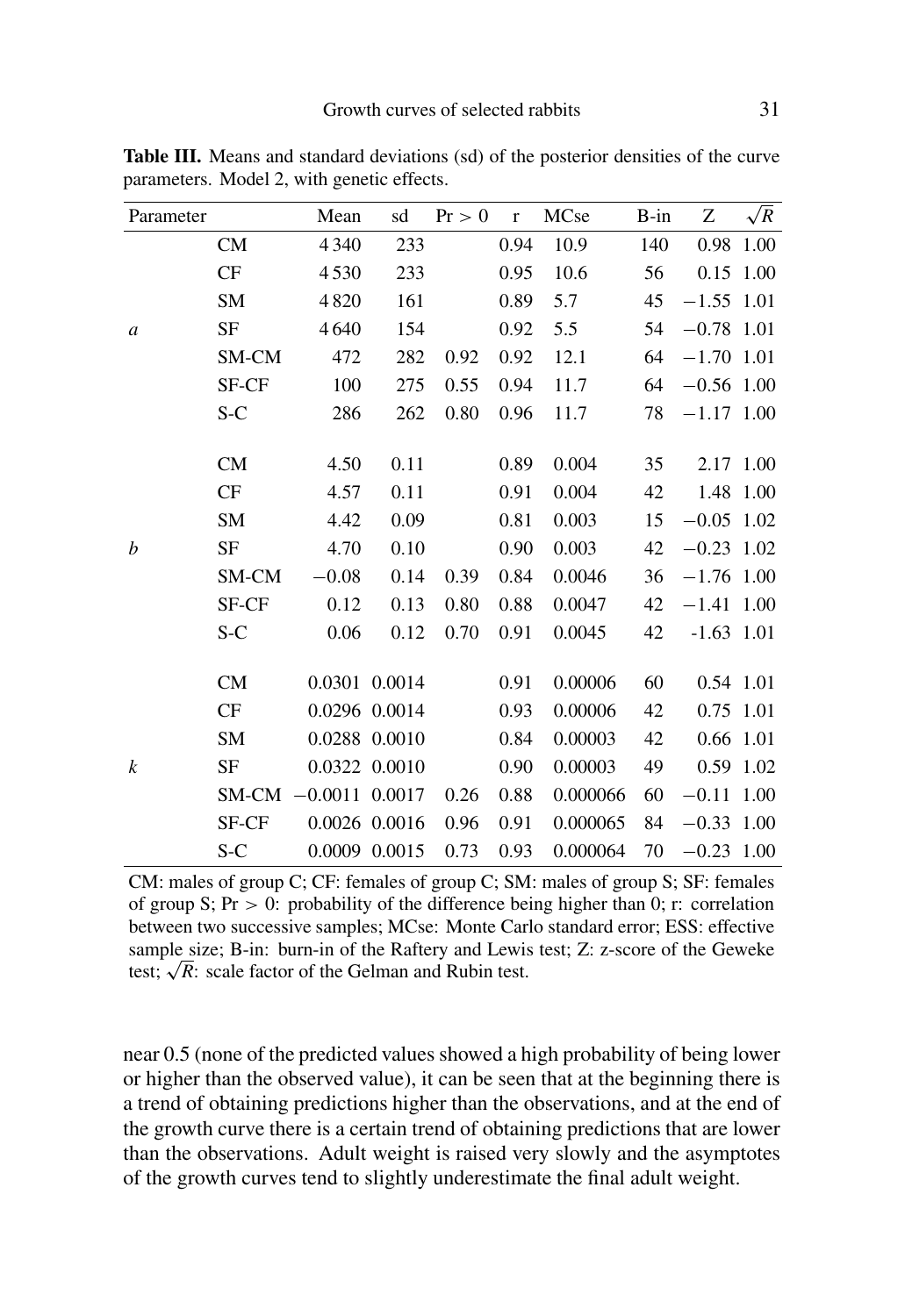

**Figure 2.** Goodness of fit: average of the expectations of the Gelfand checking function for all individuals in each point of the growth curve.

 $age$  (d)

0 50 100 150 200 250 300

Figure 3 shows the posterior distributions for the differences between the curve parameters of lines S and C. All the distributions were approximately normal, similar to the ones shown in this figure. The parameters for males were estimated with a higher accuracy, since they have more individual data. Tables II and III also show the differences between growth curve parameters of groups S and C for males and females. Although the estimated means generally agree, standard deviations were, as before, higher for the model including the genetic effects. Group S showed a higher parameter *a* but the differencesfound for parameters *k* and *b* were very small. The effect of selection seems to be a scale effect, increasing all weights along the growth curve but not changing the shape of the curve, as predicted by Taylor [25]. Figure 4 shows the fitted growth curves for males in their original scale and in the metabolic scale of Taylor [25]. All the selection effects disappear when the curves are represented in Taylor's metabolic scale.

#### **4. DISCUSSION**

The Bayesian inference makes use of prior information. In the multivariate case, it is almost impossible to define with some accuracy this previous knowledge, because of the difficulty of expressing prior opinions in a multidimensional space (see Blasco, [3] for a detailed discussion about prior information in a Bayesian context). We have compared here two prior opinions for the dispersion parameters, one expressing indifference, and the other based on prior univariate information derived from the experiments from another data base of the same breed. Although both were constructed from different bases, they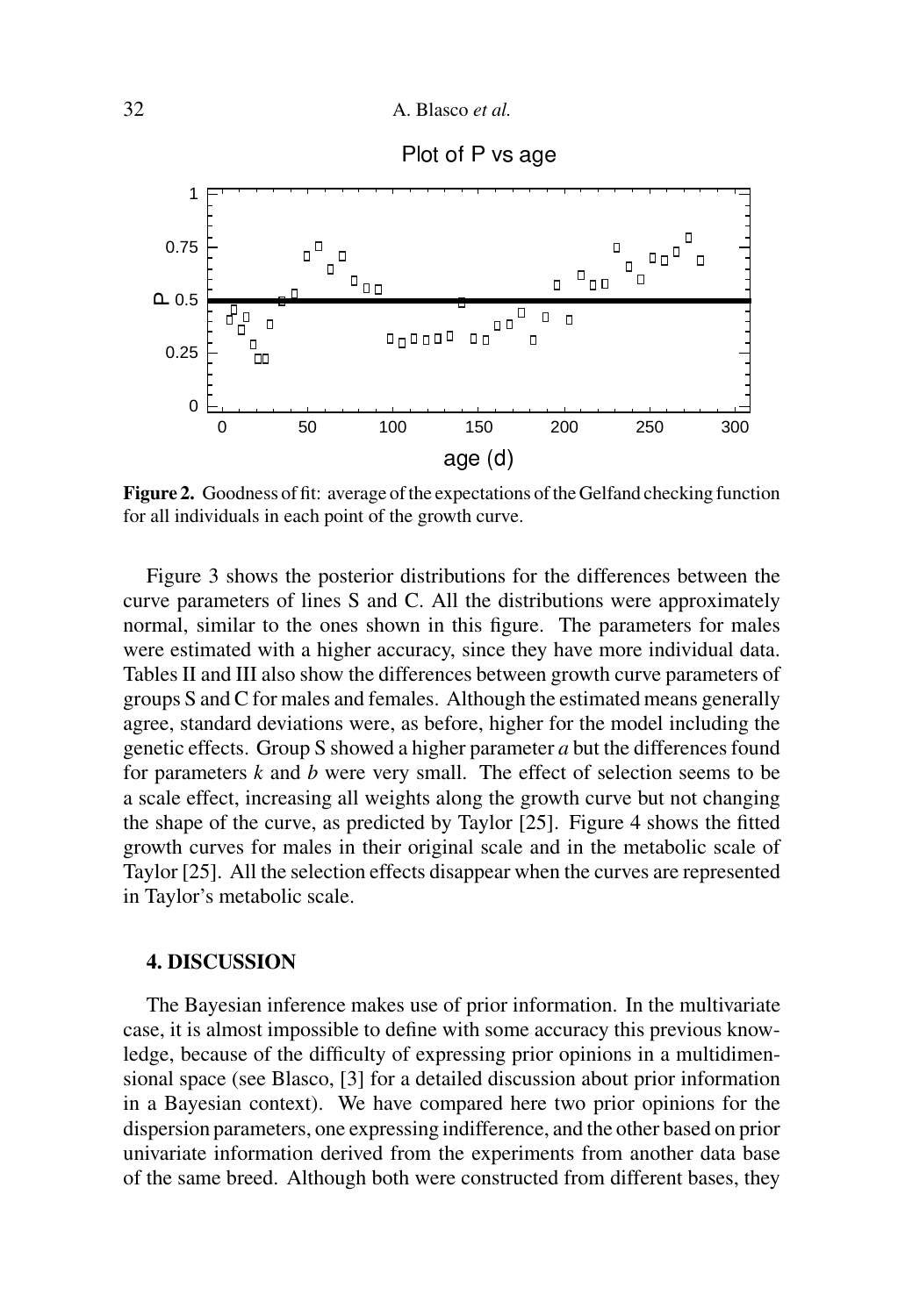

**Figure 3.** Posterior densities of the differences between groups S and C for the Gompertz growth curve parameters *a*, *b*, *k*.

k.s-k.c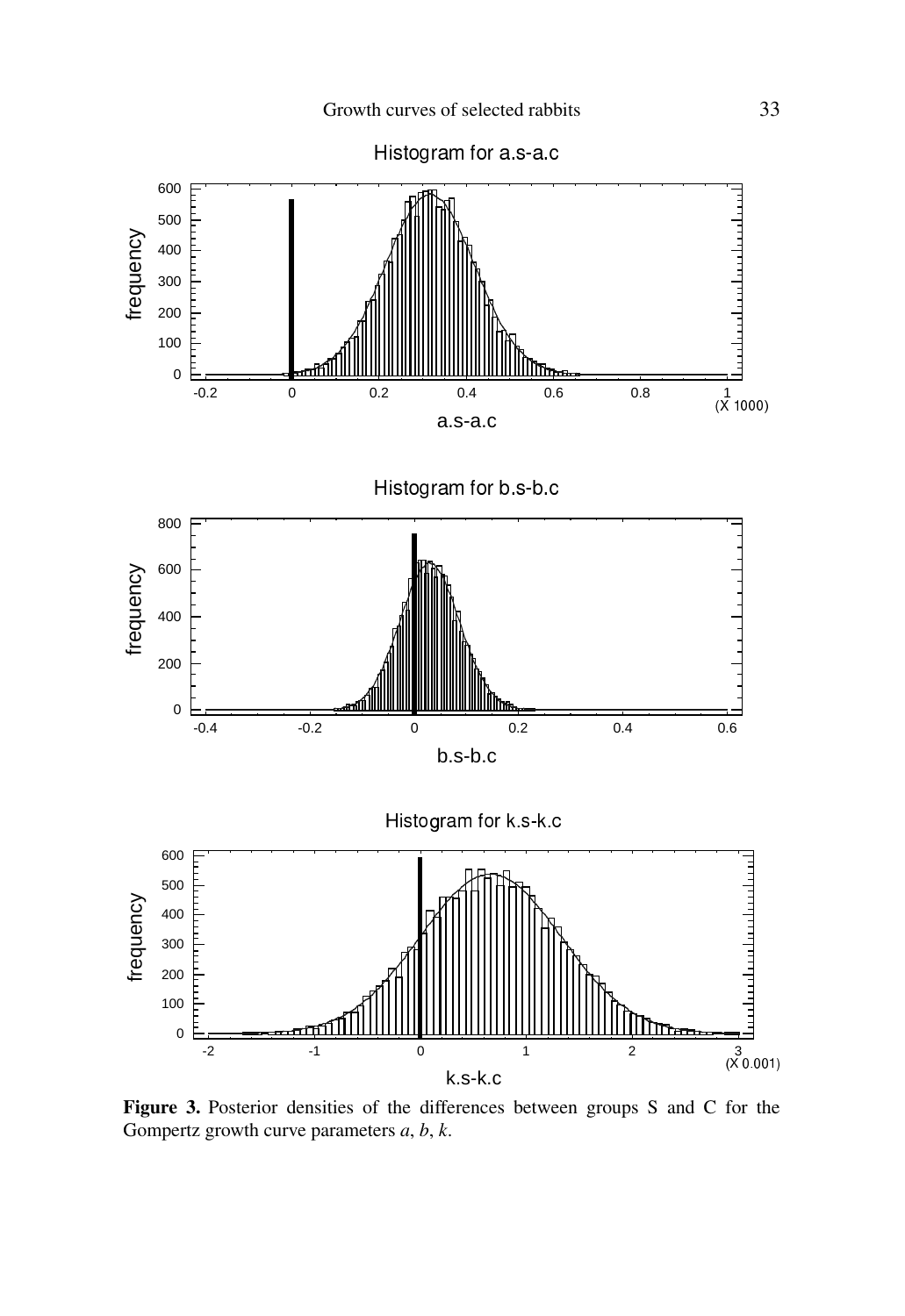

**Figure 4.** Fitted growth curves of control and selected groups for males in the original scale and in Taylor's metabolic scale. cm: control males. sm: selected males.

give virtually the same results, which means that the experiment had enough data and the prior information was rather irrelevant to the results obtained.

Monte Carlo Markov chain techniques have solved the difficult operative problems that have prevented the application of Bayesian techniques in genetics for many years. One of the advantages of the use of these chains is that new samples of marginal posterior distributions of new variables can be derived from the chains obtained in the Gibbs sampling process. Thus, to compare parameters from two different growth curves, the marginal posterior density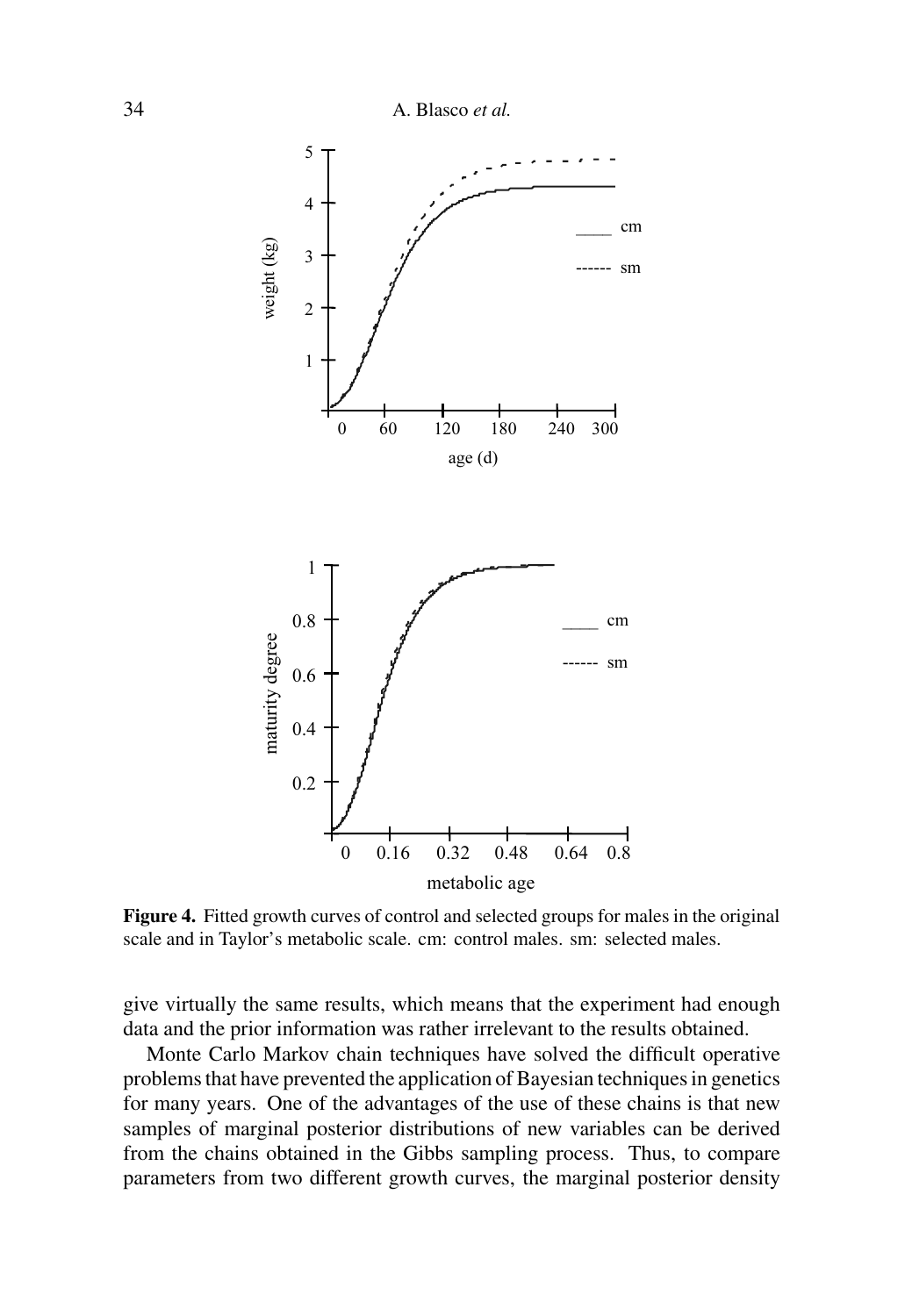of the difference between parameters can be obtained just by calculating the difference between chains in each sample.

Model 1 has less information than model 2, but it does not depend on the genetic estimation of the variance components, which are necessarily inaccurate given the reduced amount of data common in this type of experiment. Since genetic effects are not included in model 1, this tends to underestimate the s.d. of the marginal posterior distribution. Model 2 has the advantage of considering the relationships between individuals, however this model depends on the estimates of the genetic parameters. These estimates cannot be very accurate given the limited amount of data, and there is very little in the literature that can help (few experiments, also with few data). Including the whole relationship matrix and having data of individuals in all generations, the correlated response to selection for growth rate on the curve parameters could have been estimated without the need of a control population. However, we only had data in the last generation of selection, not in the other ones, and the lack of data in all the other generations makes this task particularly difficult. Due to this, we used a relationship matrix that only included the individuals of groups C and S and their parents. This takes into account the main relationships, which permits to calculate more accurately the s.d. of the marginal posterior distributions, but avoids to estimate all parameters of all individuals from the first generation of selection. The results of model 1 and model 2 are remarkably similar, showing that including or not the genetic effect has a small effect in the estimation of the means of the marginal posterior distributions.

No other authors have studied hitherto the effect of selection for growth rate on the growth curve in rabbits. Blasco *et al.* [4] fitted rabbit growth curves in an unselected population, and in the same population ten generations later, but the absence of a control population makes their results merely indicative. Even in other species, the studies of the effect of selection on the growth curve has been approached only indirectly, based on the estimation of the genetic parameters of the growth curve more than in the direct comparisons of the effect of selection in these parameters [15,18]. We have exemplified here a way of comparing growth curves between populations by using a procedure to assess the differences between the growth curve parameters.

An undesirable consequence of selection for growth rate is the increment of the adult weight because it augments the costs of maintaining a parent population. Adult weight (*a*-parameter of the Gompertz curve) increased with selection, whereas the parameters related to the slope of the curve did not practically change (Fig. 4). This result is more clear when comparing males of group S and C than when comparing females, probably due to the limited amount of records in the females side. When curves are represented in the Taylor's metabolic scale all the effect of selection disappears (Fig. 4). This was predicted by Taylor [25], who stressed that all weights are correlated and a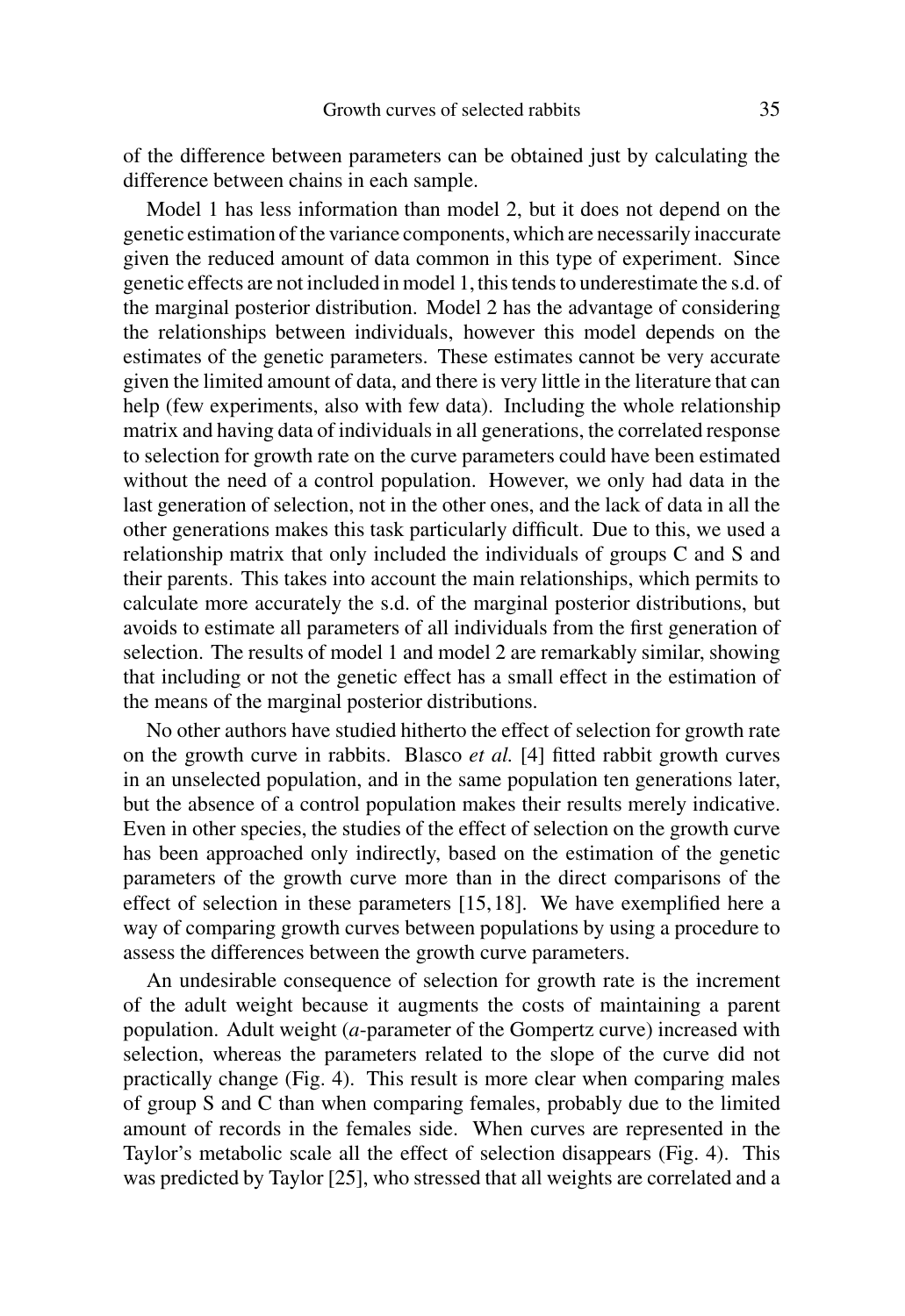selection for growth rate can easily lead to an increase in adult weight with no changes in the curve slope. Changes in the curve slope have been produced by McCarthy and Baker [16] in mice, but the selection process was very inefficient, since the remaining genetic variation after restricting adult weight is very small due to the genetic correlations between all weights along the growth curve. In this circumstance, it can be predicted that male lines will become giant lines and the management of reproduction will be more difficult, unless artificial insemination is used.

#### **ACKNOWLEDGEMENTS**

We are grateful to Prof. D. Gianola for his help in discussing the procedures. This experiment was supported by CAICYT AGF98–0382.

# **REFERENCES**

- [1] Barbato G.F., Genetic architecture of growth curve parameters in chickens, Theoret. Appl. Genet. 83 (1991) 24–32.
- [2] Baron R., Vezinhet A., Cantier J., Allométrie de croisement chez le lapin, Ann. Biol. Anim. Bioch. Biophys. 10 (1970) 535–538.
- [3] Blasco A., The Bayesian controversy in animal breeding, J. Anim. Sci. 79 (2001) 2023–2046.
- [4] Blasco A., Gou P., Santacreu M.A., The effect of selection on changes in body composition of two lines of rabbit, in: Proceedings of the 4th World Congress on Genetics Applied to Livestock Production, 1990, Edinburgh, Vol. XVI, pp. 362–365.
- [5] Blasco A., Gómez E., A note of growth curves of rabbit lines selected on growth rate or litter size, Anim. Prod. 57 (1993) 332–334.
- [6] Chaloner K., Brant R., A Bayesian approach to outlier detection and residual analysis, Biometrika 75 (1988) 651–659.
- [7] Denise R.S.K., Brinks J.S., Genetic and environmental aspects of the growth curve parameters in beef cows, J. Anim. Sci. 61 (1985) 1431–1440.
- [8] Fl'ak P., Growth of body weight in New ZealandWhite rabbits, in: Proceedings of the 2nd International Congress "The rabbit as a model of growth", Wilhem-Pieck Univ., Rostock, 1983, pp. 75–78.
- [9] Gelfand A., Dey D.K., Chang H., Model determination using predictive distributions with implementation *via* sampling-based methods (with discussion), in: Bernardo J.M., Berger J.O., Dawid A.P., Smith A.F. (Eds.), Bayesian statistics 4, New York, Oxford Univ. Press, 1992, pp. 147–167.
- [10] Gelman A., Rubin D.B., Inference from iterative simulation using multiple sequences, Stat. Sci. 7 (1992) 457–472.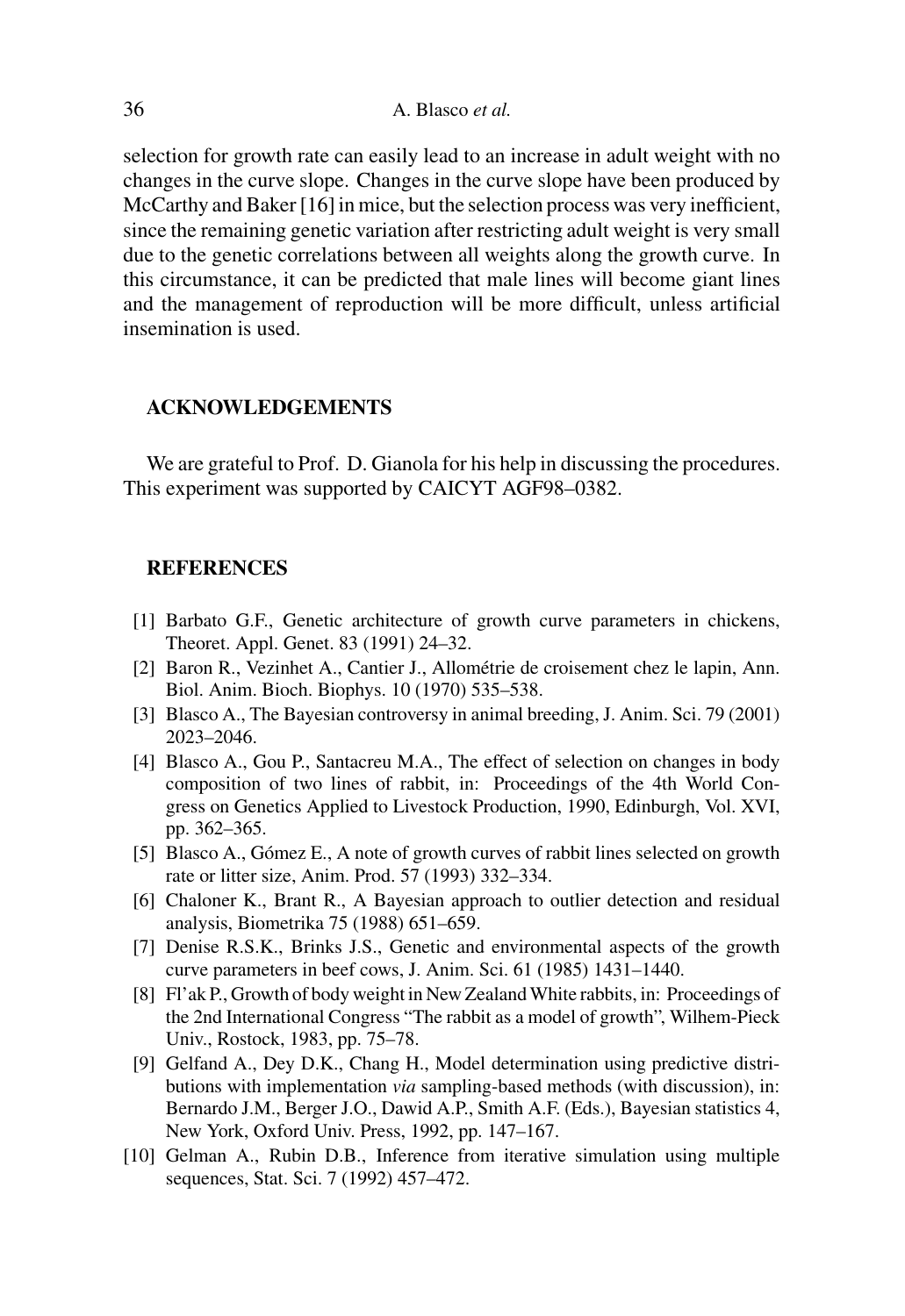- [11] Gelman A., Carlin J., Stern H.S., Rubin D.B., Bayesian data analysis, Chapman and Hall, London, 1995.
- [12] Geweke J., Evaluating the accuracy of sampling-based approaches to the calculation of posterior moments (with discussion), in: Bernardo J.M., Berger J.O., Dawid A.P., Smith A.F. (Eds.), Bayesian statistics 4, 1992, pp. 169–193.
- [13] Geyer C.J., Practical Markov Chain Monte Carlo, Stat. Sci. 7 (1992) 473–511.
- [14] Gomez E., Blasco A., Growth curves of lines selected on growth rate or litter size, in: Proceedings of the 5th World Rabbit Congress, Oregon State Univ., Corvallis, Vol. B, 1992, pp. 872–878.
- [15] Kachman S.D., Baker R.L., Gianola D., Phenotipic and genetic variability of estimated growth curve parameters in mice, Theoret. Appl. Genet. 76 (1988) 148–156.
- [16] McCarthy J.C., Baker H., The effect of selection for different combinations of weights at two ages on the growth curve of mice, Theoret. Appl. Genet. 55 (1979) 57–64.
- [17] Meyer K., Estimates of genetic phenotypic covariance functions for postweaning growth mature weight in cows, J. Anim. Breed Genet. 116 (1999) 181–205.
- [18] Mignon-Gastreau S., Beaumont C., Le Bihan-Duval E., Poivey J.P., De Rochambeau H., Ricard F.H., Genetic parameters of growth curve in male female chickens, British Poultry Sci. 40 (1999) 44–51.
- [19] Piles M., Blasco A., Pla M., The effect of selection for growth rate on carcass composition and meat characteristics of rabbit, Meat Sci. 54 (2000) 347–355.
- [20] Raftery A.E., Lewis S., How many iterations in the Gibbs sampler?, in: Bernardo J.M., Berger J.O., Dawid A.P., Smith A.F. (Eds.), Bayesian statistics 4, Oxford University Press, Oxford, 1992, pp. 763–773.
- [21] Rekaya R., Carabaño M.J., Toro M.A., Bayesian analysis of lactation curves of Holstein-Friesian cattle using a nonlinear model, J. Dairy Sci. 83 (2000) 2691–2701.
- [22] Rudolph W., Sotto V., A modified Janoschek equations for postnatal growth of New Zealand White rabbits, in: Proceedings of the 2nd World Congress on Cuniculture, Vol. II, Roma, 1984, pp. 562–569.
- [23] Sorensen D., Wang C.S., Jensen J., Gianola D., Bayesian analysis of genetic change due to selection using Gibbs sampling, Genet. Sel. Evol. 26 (1994) 333–360.
- [24] Sorensen D., Gianola D., Likelihood, Bayesian, and MCMC methods in quantitative genetics, Springer-Verlag, London, 2002.
- [25] Taylor St.C., Use of genetic size-scaling in evaluation of animal growth, J. Anim. Sci. 61 Suppl. 2 (1985) 118–143.
- [26] Varona L., Moreno C., Garcia Cortes L.A., Altarriba J., Multiple trait genetic analysis of underlying biological variables of production functions, Lives. Prod. Sci. 47 (1997) 201–209.
- [27] Varona L., Moreno C., García Cortés L.A., Altarriba J., Bayesian analysis of the Wood's lactation curve for Spanish dairy cows, J. Dairy Sci. 81 (1998) 1469–1478.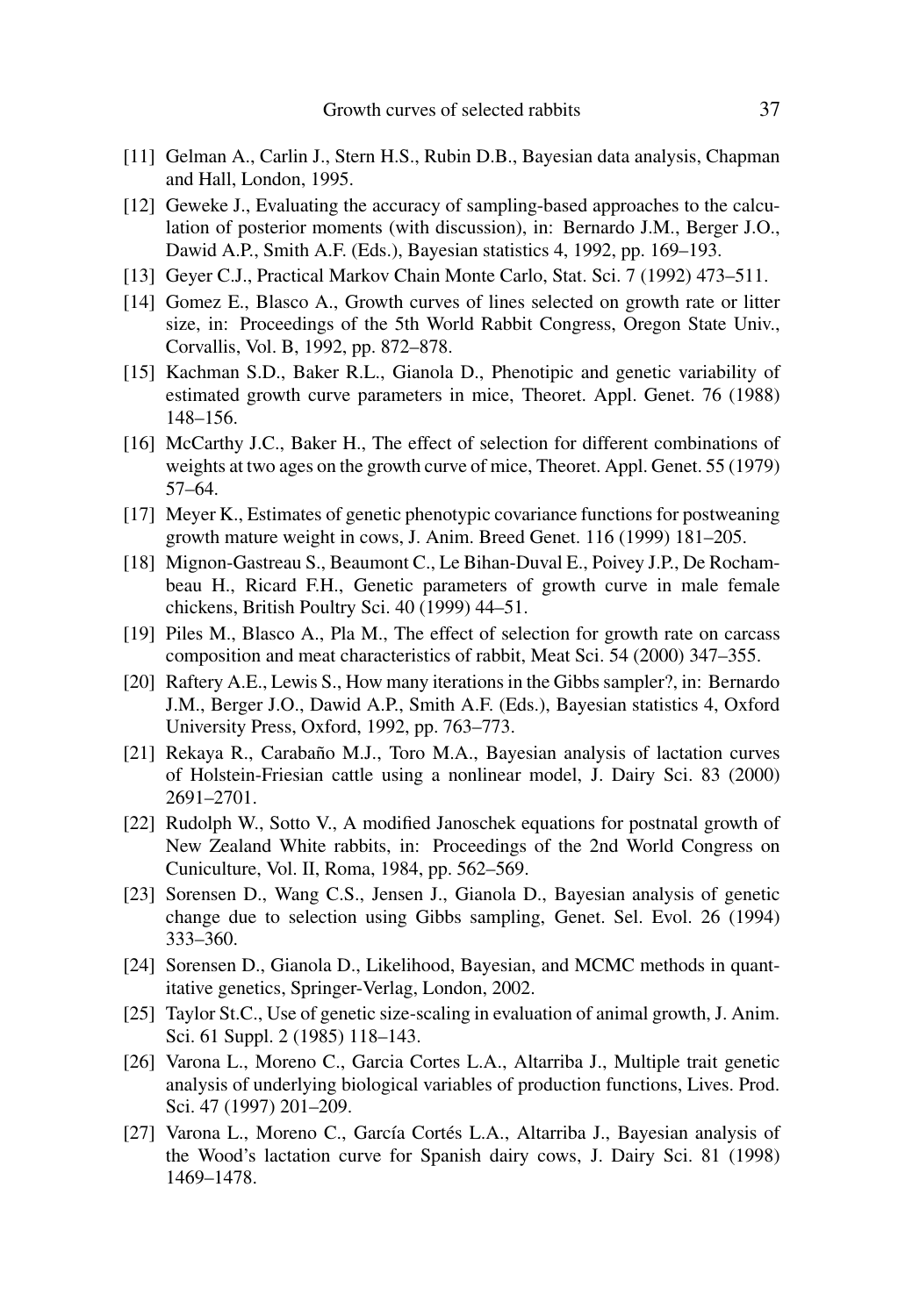#### **APPENDIX A**

To construct the posterior distribution we need, according to Bayes Theorem, the likelihood and the prior distribution. Since we have considered the residuals  $\varepsilon_{ij}$  independent, the likelihood is a product of normal functions:

$$
f(\mathbf{y}|\mathbf{p}, \boldsymbol{\beta}, \mathbf{u}, \mathbf{G}, \mathbf{R}, \mathbf{p}_{\varepsilon}) = f(\mathbf{y}|\mathbf{p}, \mathbf{p}_{\varepsilon}) = \prod_{i=1}^{N} \prod_{j=1}^{n_i} f\left(y_{ij}|a_i, b_i, k_i, \sigma_j^2\right).
$$

The notation of the likelihood can be simplified, since given the parameters **p** implies that β, **u**, **G** and **R** are also given. For the prior distributions, we first consider that prior for  $\mathbf{p}_{\varepsilon}$  is independent from the other priors. Then we consider that **G** and **R** are independent, and β and **u** are also independent. We also take into account that given **u** implies that **G** is given and the notation can be simplified. The posterior distribution is:

$$
f(\mathbf{p}, \boldsymbol{\beta}, \mathbf{u}, \mathbf{G}, \mathbf{R}, \mathbf{p}_{\varepsilon} | \mathbf{y}) = f(\mathbf{y} | \mathbf{p}, \mathbf{p}_{\varepsilon}) f(\mathbf{p}, \boldsymbol{\beta}, \mathbf{u}, \mathbf{G}, \mathbf{R}) f(\mathbf{p}_{\varepsilon}) / f(\mathbf{y})
$$
  
=  $f(\mathbf{y} | \mathbf{p}, \mathbf{p}_{\varepsilon}) f(\mathbf{p} | \boldsymbol{\beta}, \mathbf{u}, \mathbf{R}) f(\boldsymbol{\beta}) f(\mathbf{u} | \mathbf{G}) f(\mathbf{G}) f(\mathbf{R}) f(\mathbf{p}_{\varepsilon}) / f(\mathbf{y}).$ 

If the genetic values are not taken into account, this becomes:

$$
f(\mathbf{p}, \mathbf{\beta}, \mathbf{R}, \mathbf{p}_{\varepsilon}|\mathbf{y}) = f(\mathbf{y}|\mathbf{p}, \mathbf{p}_{\varepsilon}) f(\mathbf{p}|\mathbf{\beta}, \mathbf{R}) f(\mathbf{\beta}) f(\mathbf{R}) f(\mathbf{p}_{\varepsilon}) / f(\mathbf{y}).
$$

We can put this function in an explicit form, since  $f(G)$  and  $f(\mathbf{R})$  are Inverted Wishart distributions,  $f(\mathbf{p}_\varepsilon)$  is a uniform distribution, and the other functions are normal distributions. The likelihood is, from (1)

$$
f(\mathbf{y}|\mathbf{p}, \mathbf{p}_{\varepsilon}) = \prod_{i=1}^{N} \prod_{j=1}^{n_i} \frac{1}{\sqrt{2\pi}\sigma_j} \exp \frac{-\left\{y_{ij} - a_i \exp\left(-b_i \exp(-k_i t_{ij})\right)\right\}^2}{2\sigma_j^2}
$$

where  $\sigma_i$  has the expression (2) function of the components of  $\mathbf{p}_{\varepsilon}$ . Calling

$$
\mathbf{h}_i = \exp(-b_i \exp(-k_i t_{ij}))
$$

the likelihood of the data of individual *i* is:

$$
f(\mathbf{y}_i|\mathbf{p}, \mathbf{p}_\varepsilon) \propto \exp\left[-\frac{1}{2}(\mathbf{y}_i - a_i \mathbf{h}_i)' \Sigma_i^{-1} (\mathbf{y}_i - a_i \mathbf{h}_i)\right]
$$
 (A.1)

where  $\Sigma_i$  is the (co)variance matrix corresponding to individual *i*. The prior distributions are, from  $(3)$ ,  $(4)$ ,  $(5)$ ,  $(6)$  and  $(7)$ :

$$
f(\mathbf{p}|\mathbf{\beta}, \mathbf{u}, \mathbf{R}) \propto |\mathbf{R}|^{-\frac{N}{2}} \exp \left[ -\frac{1}{2} (\mathbf{p} - \mathbf{X}\mathbf{\beta} - \mathbf{Z}\mathbf{u})' (\mathbf{R} \otimes \mathbf{I})^{-1} (\mathbf{p} - \mathbf{X}\mathbf{\beta} - \mathbf{Z}\mathbf{u}) \right]
$$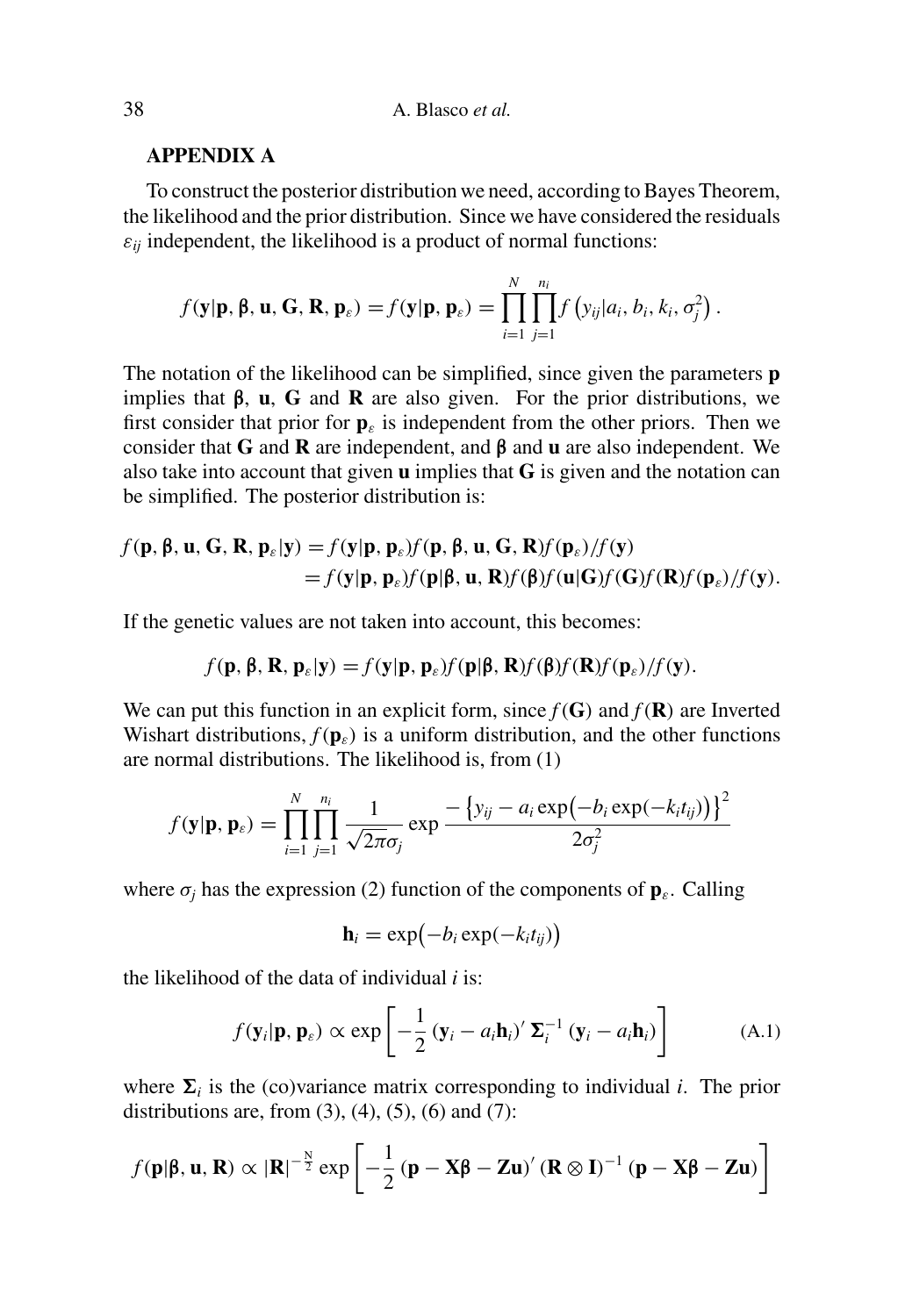where N is the number of animals with data;

$$
f(\mathbf{\beta}) \propto |\mathbf{V}|^{-\frac{1}{2}} \exp\left[-\frac{1}{2}(\mathbf{\beta} - \mathbf{m})' \mathbf{V}^{-1}(\mathbf{\beta} - \mathbf{m})\right]
$$

$$
f(\mathbf{u}|\mathbf{G}) \propto |\mathbf{G}|^{-\frac{q}{2}} \exp\left[-\frac{1}{2}\mathbf{u}'(\mathbf{G} \otimes \mathbf{A})^{-1}\mathbf{u}\right]
$$

where q is the number of animals in the genealogy;

$$
f(\mathbf{G}) \propto |\mathbf{G}|^{-\frac{n_G+c+1}{2}} \exp \left[-\frac{1}{2}tr \left(n_G \mathbf{G}^{-1} \mathbf{S}_G\right)\right]
$$

where c is the number of parameters of the growth curve (in our case,  $c = 3$ );

$$
f(\mathbf{R}) \propto |\mathbf{R}|^{-\frac{n_R + c + 1}{2}} \exp\left[-\frac{1}{2}tr\left(n_R \mathbf{R}^{-1} \mathbf{S}_R\right)\right]
$$

$$
f(\mathbf{p}_\varepsilon) = \text{constant}.
$$

#### **APPENDIX B: CONDITIONAL POSTERIOR DISTRIBUTIONS**

# **Conditional posterior distributions for Growth curve**

# **parameters**  $a_i$ ,  $b_i$ ,  $k_i$

We name **p**−*<sup>i</sup>* the vector with all parameters of the Gompertz curve for all individuals except the parameters for animal *i*.

$$
f(a_i|b_i, k_i, \mathbf{p}_{-i}, \boldsymbol{\beta}, \mathbf{u}, \mathbf{p}_{\varepsilon}, \mathbf{R}, \mathbf{y}) \propto f(\mathbf{y}|\mathbf{p}, \mathbf{p}_{\varepsilon}) \cdot f(\mathbf{p}|\boldsymbol{\beta}, \mathbf{u}, \mathbf{R}) \times f(\mathbf{y}_i|a_i, b_i, k_i, \mathbf{p}_{\varepsilon}) \cdot f(a_i, |b_i, k_i, \boldsymbol{\beta}, \mathbf{u}, \mathbf{R}).
$$

From (A.1), in Appendix A,

$$
a_i|b_i, k_i, \mathbf{p}_{\varepsilon}, \mathbf{y}_i \sim N\left(\frac{\mathbf{h}_i' \mathbf{\Sigma}_i^{-1} \mathbf{y}_i^C}{\mathbf{h}_i' \mathbf{\Sigma}_i^{-1} \mathbf{h}_i}, (\mathbf{h}_i' \mathbf{\Sigma}_i^{-1} \mathbf{h}_i)^{-1}\right)
$$

thus

$$
a_i|b_i, k_i, \beta, \mathbf{u}, \mathbf{R} \sim \mathcal{N}\left(m_a - \frac{r^{ab}}{r^{aa}}(b_i - m_b) - \frac{r^{ak}}{r^{aa}}(k_i - m_k), 1/r^{aa}\right);
$$

being  $r^{aa}$ ,  $r^{ab}$ ,  $r^{ak}$ ,  $r^{bb}$ ,  $r^{bk}$ ,  $r^{kk}$  the corresponding elements of  $\mathbf{R}^{-1}$  and  $m_a$ ,  $m_b$ , *m<sub>k</sub>* the corresponding means for *a*, *b*, *k* given β, **u** and **R**. Then,

$$
a_i|b_i, k_i, \beta, \mathbf{u}, \mathbf{p}_{\varepsilon}, \mathbf{R}, \mathbf{y} \sim N\left(\hat{a}_i, \left(\mathbf{h}_i^{\prime} \boldsymbol{\Sigma}_i^{-1} \mathbf{h}_i + r^{aa}\right)^{-1}\right)
$$

where:

$$
\hat{a}_i = \left(\mathbf{h}_i'\mathbf{\Sigma}_i^{-1}\mathbf{h}_i + r^{aa}\right)^{-1} \left[\mathbf{h}_i'\mathbf{\Sigma}_i^{-1}\mathbf{y}_i + r^{aa}m_a - r^{ab}(b_i - m_b) - r^{ak}(k_i - m_k)\right]
$$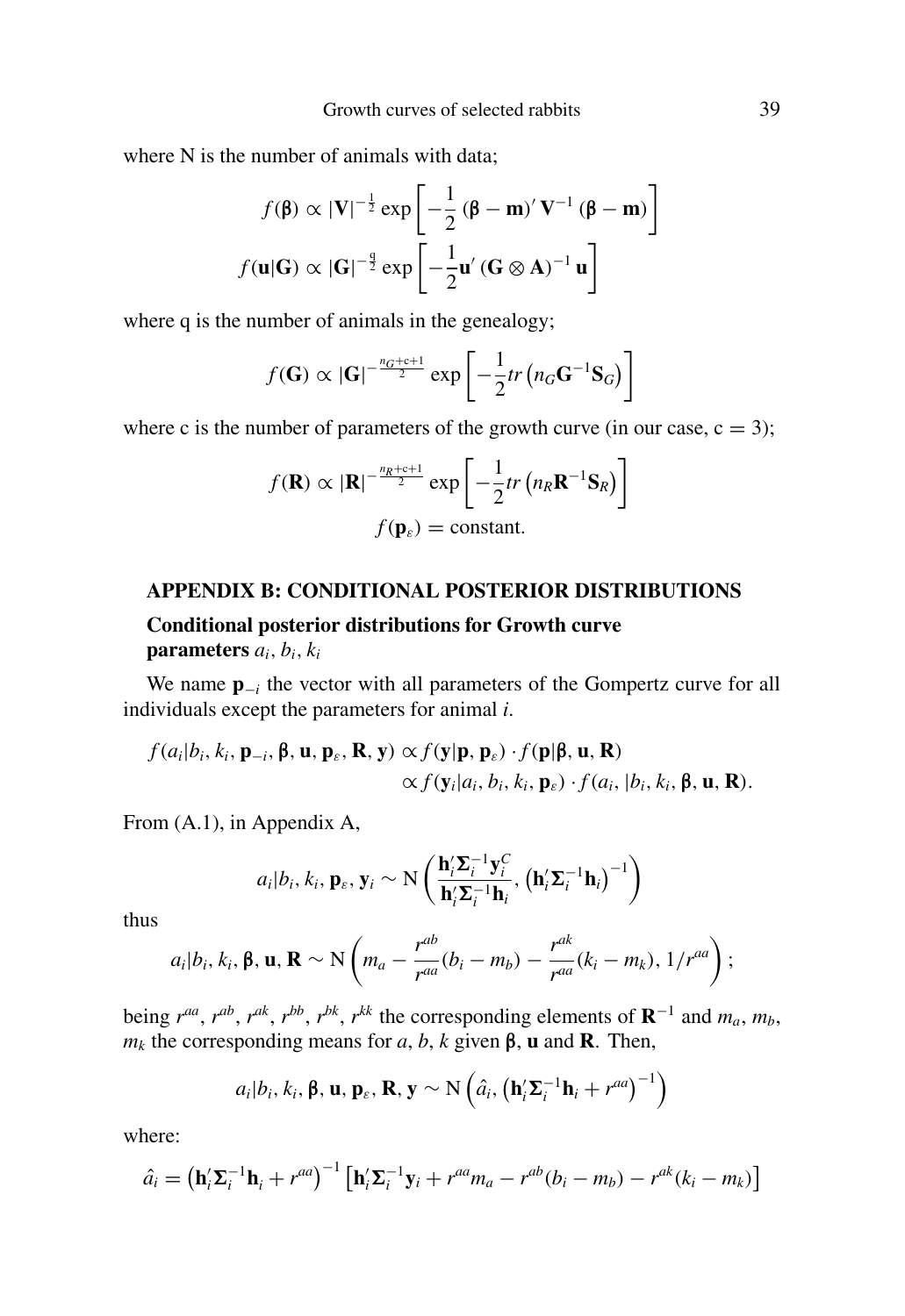and for *b<sup>i</sup>* and *k<sup>i</sup>*

$$
f(b_i|a_i, k_i, \mathbf{p}_{-i}, \boldsymbol{\beta}, \mathbf{u}, \mathbf{p}_{\varepsilon}, \mathbf{R}, \mathbf{y}) \propto f(y_i|a_i, b_i, k_i, \mathbf{p}_{\varepsilon}) \times f(b_i, |a_i, k_i, \boldsymbol{\beta}, \mathbf{u}, \mathbf{R})
$$

where:

$$
b_i|a_i, k_i, \beta, \mathbf{u}, \mathbf{R} \sim \mathbf{N} \left( m_b - \frac{r^{ab}}{r^{bb}} (a_i - m_a) - \frac{r^{bk}}{r^{bb}} (k_i - m_k), \frac{1}{r^{bb}} \right)
$$

and

$$
f(k_i|a_i, b_i, \mathbf{p}_{-i}, \boldsymbol{\beta}, \mathbf{u}, \mathbf{p}_{\varepsilon}, \mathbf{R}, \mathbf{y}) \propto f(y_i|a_i, b_i, k_i, \mathbf{p}_{\varepsilon}) \times f(k_i, |a_i, k_i, \boldsymbol{\beta}, \mathbf{u}, \mathbf{R})
$$

where:

$$
k_i|a_i, b_i, \boldsymbol{\beta}, \mathbf{u}, \mathbf{R} \sim \mathrm{N}\left(m_k - \frac{r^{ak}}{r^{kk}}(a_i - m_a) - \frac{r^{bk}}{r^{kk}}(b_i - m_b), \frac{1}{r^{kk}}\right).
$$

The likelihood hasthe same expression for the three parameters but in the cases of  $b_i$  and  $k_i$  it is not possible to arrive to a normal distribution or other distribution with a known algorithm for extracting random samples. A Metropolis-Hastings method was used for sampling these distributions.

#### **Conditional posterior distributions for**  $a_0$ ,  $b_0$ ,  $k_0$

$$
f(a_0|b_0, k_0, \mathbf{p}, \beta, \mathbf{u}, \mathbf{R}, \mathbf{y}) \propto f(\mathbf{y}|\mathbf{p}, \mathbf{p}_\varepsilon)
$$

where:

$$
f(\mathbf{y}|\mathbf{p}, \mathbf{p}_{\varepsilon}) = \prod_{i=1}^{N} \prod_{j=1}^{n_i} \frac{1}{\sqrt{2\pi a_0 \exp(-b_0 \exp(-k_0 t_{ij}))}}
$$
  
 
$$
\times \exp \frac{-[y_{ij} - a_i \exp(-b_i \exp(-k_i t_{ij}))]}{2[a_0 \exp(-b_0 \exp(-k_0 t_{ij}))]^2}
$$

but this function of  $a_0$  is not a standard distribution. The same expression comes for  $b_0$  and  $k_0$  and it is also required to use Metropolis-Hastings sampling, since there is no direct sampling method for these distributions.

#### **Conditional posterior distributions for the location parameters**

*f*(β, **u**|**p**, **p**<sub>ε</sub>, **G**, **R**, **y**)  $\propto$  *f*(**p**|β, **u**, **R**)  $\times$  *f*(β)  $\times$  *f*(**u**|**G**)

*gi* |**g**−*<sup>i</sup>*, **p**, **p**ε, **R**, **G**, **y**, **m***a*, **m***b*, **m***k*, **V**, *nG*, *nR*, **S***G*, **S***<sup>R</sup>*  $\sim$  N  $\sqrt{ }$  $\vert$  $RHS_i - \sum$  $i \neq j$ *cijg<sup>i</sup>*  $\frac{c_{ij}}{c_{ii}}$ , 1 *cii*  $\overline{ }$  $\Bigg\}$